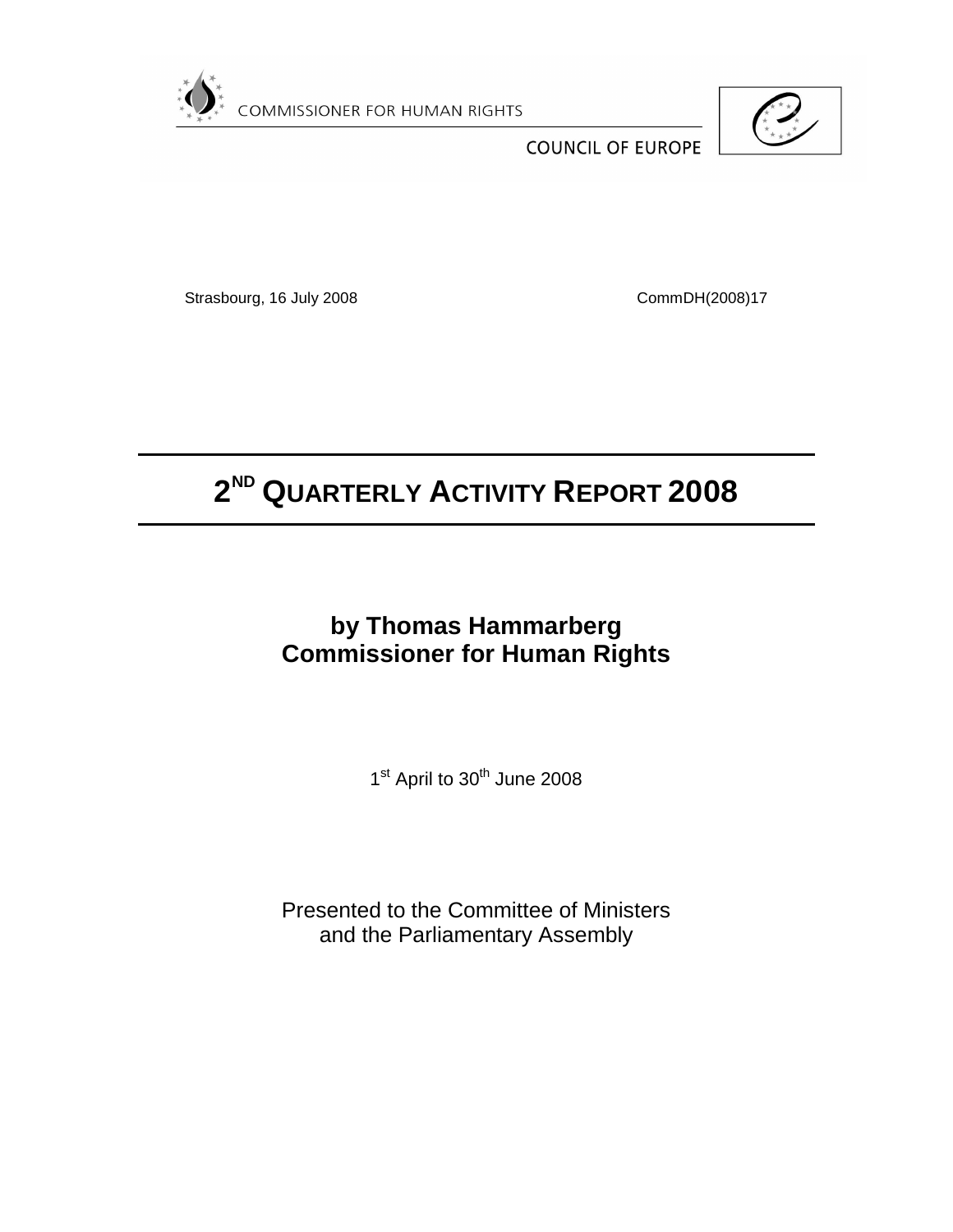## **CONTENTS**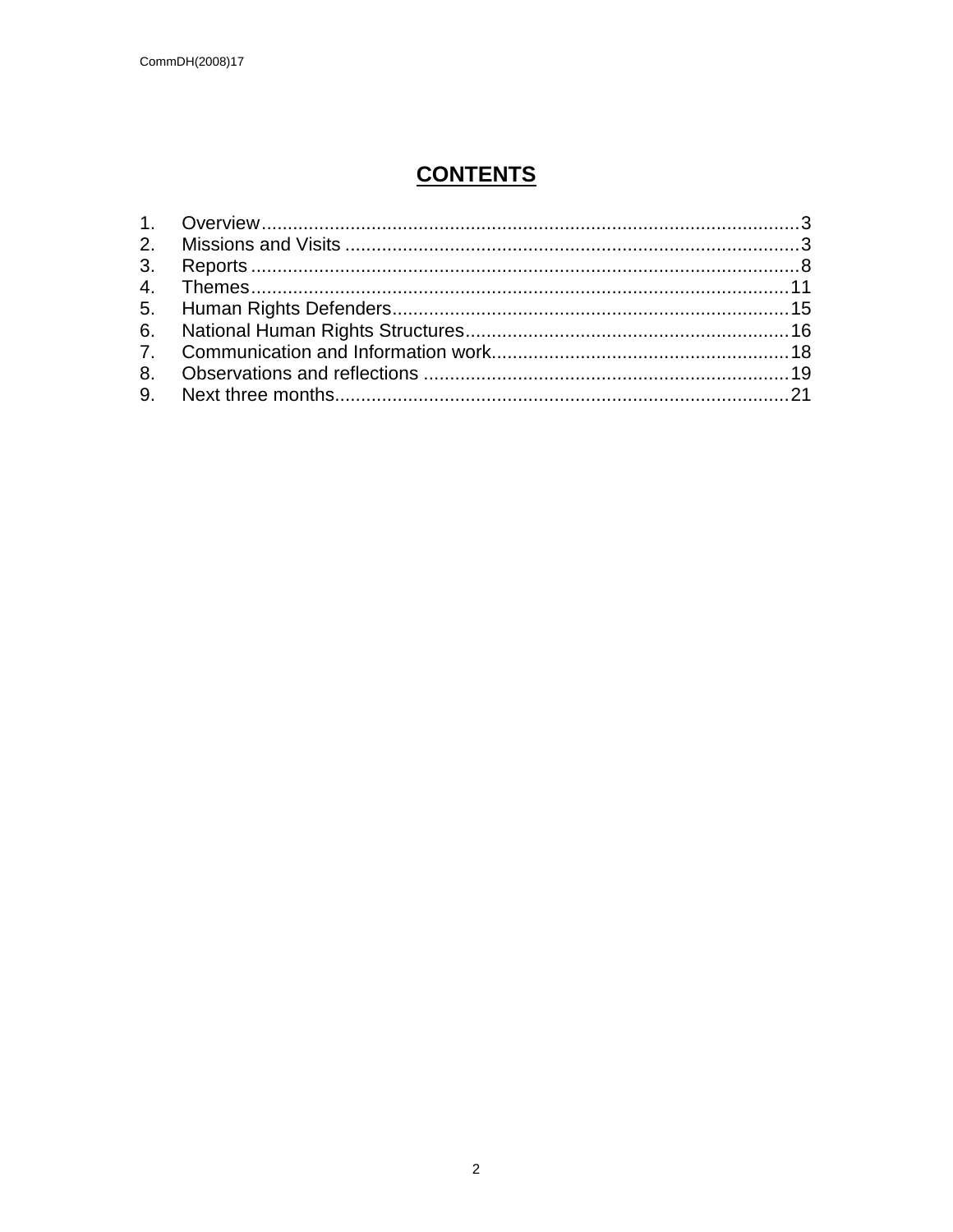## **1. Overview**

During the period April-June, the Commissioner visited 11 members states, including Montenegro for an assessment mission. The most extensive mission was to the Russian Federation which covered travels to Chechnya, Ingushetia, Dagestan and high-level talks in Moscow.

There were extensive consultations with authorities in Armenia as a follow-up to the special report in March.

Reports were published on Ireland, Armenia, San Marino and Albania. The annual report for 2007 was presented to the Parliamentary Assembly and the Committee of Ministers. A quarterly report for the first quarter of the year was also issued.

The Commissioner continued closely to follow reactions and initiatives in Armenia after the end of the state of emergency. He attended the PACE debate, held on 25 June, on the implementation by Armenia of PACE Resolution 1609(2008).

Though country-related work dominated the activities, there was also work on themes. High priority was given to the need to protect human rights for Roma individuals.

The Commissioner published six Viewpoint articles and one Issue paper. He gave several lectures, speeches and presentations of which seven were published on the website. A workshop was held with invited experts on approaches to investigate allegations of police misconduct.

The Commissioner contributed to Council of Europe conferences on the effective implementation of the European Convention (colloquy in Stockholm), violence against women and violence against children. There was continued contact with the European Commission and Parliament and the Director of the Fundamental Rights Agency visited the Commissioner's office.

Preparation was made for a programme on Human Rights Defenders and three workshops for partners was organised within the context of the the Peer-to-Peer programme for national Human Rights Structures. There was much publicity on these activities, not least in national media.

## **2. Missions and Visits**

#### **United Kingdom mission**

The Commissioner paid a second visit to the United Kingdom from 31 March to 2 April. He met with government officials and authorities as well as non governmental organisations. Discussions focused on a number of human rights issues relating to the protection of human rights of asylum seekers, refugees and immigrants, the rights of the child and juvenile justice. The Commissioner particularly addressed access to asylum and fast track processes, as well as looking at the conditions of detention of asylumseekers. He paid special attention to the detention of children and families and visited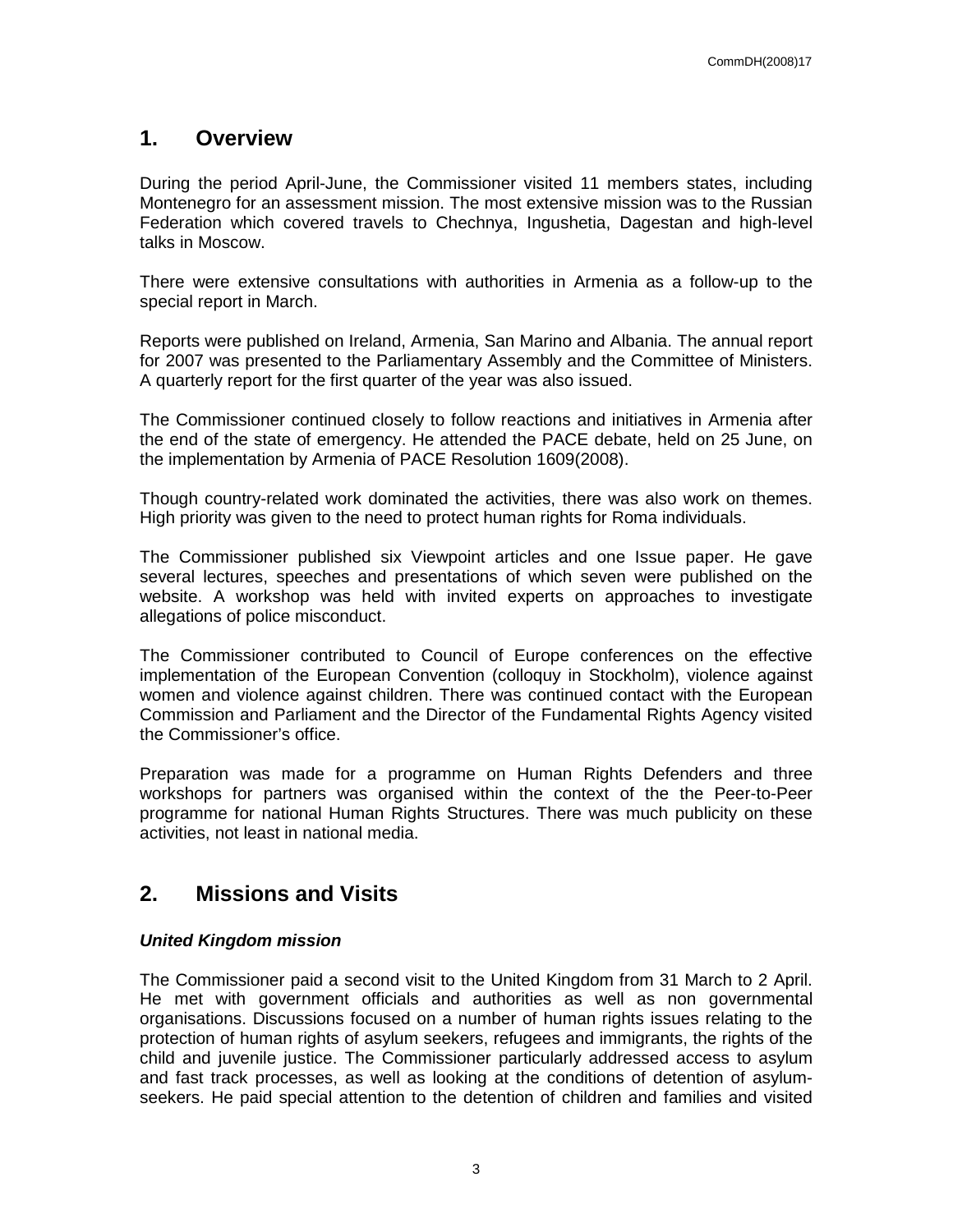the Colnbrook and Yarl's Wood Immigration Removal Centres. The Commissioner also visited the Oakhill Secure Training Centre and the Young Offenders' Institution in Huntercombe, where he met with young offenders, senior management and staff members.

Based on this visit and the earlier one in February 2008, three thematic Memoranda on asylum and immigration, corporal punishment and juvenile justice are forthcoming. Drafts were sent to the government for comments.

#### **Slovakia visit**

The Commissioner carried out a contact visit to the Slovak Republic from 7 to 10 April 2008. The main purpose of the visit was to establish personal contact with the authorities and strengthen the ongoing dialogue concerning human rights questions and concerns with the authorities as well as with members of civil society.

At the time of the visit, Slovakia held the Chair of the Committee of Ministers of the Council of Europe. In this capacity, the Republic provided a constructive contribution to Roma educational issues by organising a conference entitled: "Education and training of Roma children and Youth: the way forward". The Commissioner participated in this event by delivering a speech focusing on the main difficulties faced by the Roma community in Europe.

During the visit the Commissioner focused on certain priority issues, namely the situation of Roma communities and of illegal migrants as well as the recently adopted law concerning freedom of the media, (still under discussion in Parliament at the time of the Commissioner's visit). To obtain information regarding these topics, not only did the Commissioner hold meetings with Slovak authorities in Bratislava, but he also visited a Roma settlement in Plavecky Stvrtok and travelled to Kosice (the Eastern border) to take stock of the conditions of detention of irregular migrants.

#### **Russian Federation mission**

Commissioner Hammarberg visited the Russian Federation from 18 to 26 April. One purpose was to review progress in the Chechen Republic, which has been a region of major interest and concern for this institution since its creation in 1999. The Commissioner went to Grozny and Shatoy, visited places of detention including ORB-2 and the Grozny pre-trial detention centre (SIZO), hospitals, rehabilitation centres, schools and the University. He also visited various sites of major reconstruction effort and held talks with President Ramzan Kadyrov, the President of the Supreme Court, the acting prosecutor of the Republic, the Ombudsman and a large group of NGOs.

The Commissioner received converging information of a radical reduction in disappearances and allegations of torture and he noted an increased sense of security as well as continued large-scale reconstruction of the city's infrastructure. These welcomed developments and ways of ensuring their irreversibility and how to make them contribute to longer term stability were discussed. The talks also addressed a number of outstanding issues, in particular a strong demand from the Chechen society and the government to clarify the fate of missing persons; the lagging prosecution for past extrajudicial, summary or arbitrary executions and disappearances; the fate of persons allegedly detained or sentenced on the basis of confessions given under torture; the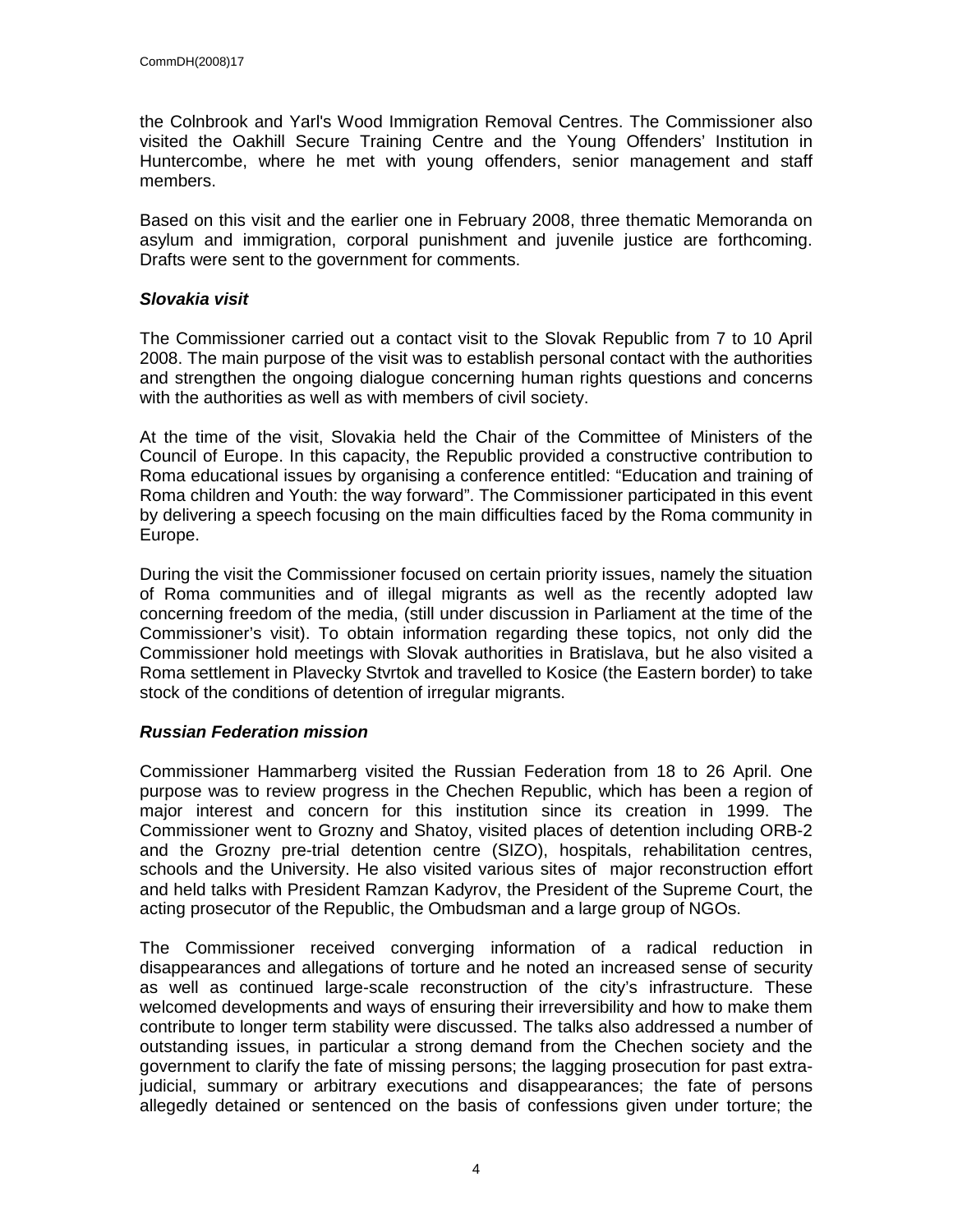return of IDPs and support for the victims of the conflict. They further included a specific but widespread demand to allow natives from the Republic to serve their sentences in Chechnya. There were also complaints about xenophobia in other parts of the Russian Federation vis-à-vis North Caucasians. Aspects of some of these issues were later raised in Moscow.

The Commissioner proceeded to made brief visits to the neighbouring Republics of Ingushetia and Daghestan, in order to establish contacts and get a sense of the main challenges, including of the lasting consequences of the conflicts in Chechnya, their polarizing effect and the management of their humanitarian consequences, notably IDPs. In Nazran, he visited an orphanage and had a long working session with President Murad Ziazikov, members of the Government, the Ombudsman and the public prosecutor. In Makhachkala, after a stopover in Botlikh, he paid respect to the memory of an assassinated journalist Gadzi Abashilov, then met with President Mukhu Aliyev, members of the Government, the Ombudsman, the public prosecutor. He had a night session with NGO leaders.

In Moscow, the Commissioner had meetings with President Vladimir Putin, Presidentelect Dimitry Medvedev, Foreign Minister Lavrov and Minister of Health and Social Development Mrs Golikova. The circle of interlocutors also included: Member of Parliament Kosachev; Mrs. Pamfilova, chair of the Presidential human rights council; Federal Ombudsman Lukin; Prosecutor General Chaika and Deputy Minister of Justice Savenkov and the State agent Mrs Milinchuk. The Commissioner also met with representatives of non-governmental human rights organisations for an update on their situation and major concerns.

Commissioner Hammarberg shared with his interlocutors various impressions and recommendations stemming from his mission in the North Caucasus, giving particular emphasis to missing persons and the right of family members to know about their fate as well as the need to address past abuses and crimes. In the course of an open and substantial dialogue, he took note of the efforts under way, the procedures contemplated and the concerns expressed for a careful handling of any initiative when tackling problems of the past.

The Commissioner also raised a number of more general topics of common interest: the abolition of the death penalty, the ratification of Protocol 14 to the ECHR, ways of strengthening the national institutional system for the prevention, promotion and protection of human rights, notably through the judiciary, the Ombudsman institutions and an ongoing and transparent dialogue with the civil society.

The Commissioner welcomed the handing over by the Minister of Foreign Affairs of a preliminary version of a detailed response to all his predecessor's recommendations, as further evidence of a meaningful and constructive continued dialogue.

A follow-up report is being drawn up.

#### **France mission**

The Commissioner for Human Rights carried out a high-level visit to France on 20-23 May to assess a broad range of human rights issues including prison conditions, precautionary detention (rétention de sûreté), juvenile justice, migrants' rights as well as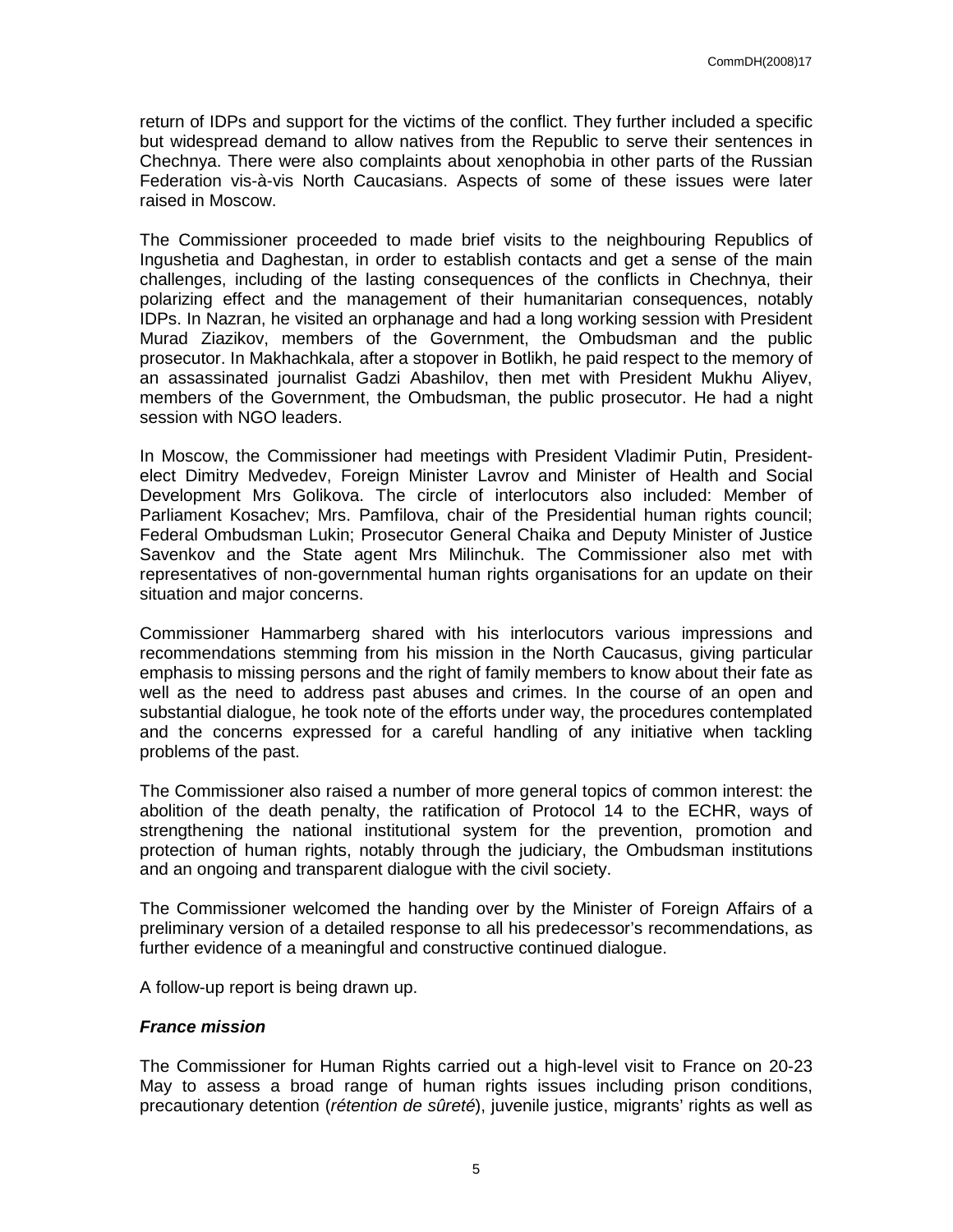Roma and Travellers protection. Additionally, he discussed the proposal to establish a Defender of Fundamental Rights (a new Ombudsman) and the consequences of such establishment vis-à-vis existing mechanisms. He raised the question of the overall system of human rights protection in France, the need to reinforce independent police control mechanisms and the protection of human rights defenders.

During the visit, the Commissioner met with Justice Minister Rachida Dati, Immigration Minister Brice Hortefeux, Housing Minister Christine Boutin and Human Rights Secretary of State Rama Yade. His agenda also included meetings with the National Human Rights Structures (National Consultative Commission for Human Rights, the Médiateur, the Ombudsman for children, HALDE and CNDS) and representatives of civil society.

The Commissioner visited two prisons (in Meyzieu and Fresnes), an educative centre for juveniles and several Roma and Travellers settlements around Strasbourg.

He also followed up on his January visit to the detention centre for migrants in Roissy to discuss measures undertaken to guarantee respect for the rights of asylum-seekers and irregular migrants.

Following this visit, the Commissioner will publish a memorandum focusing on the issue mentioned above.

#### **Poland visit**

The Commissioner visited Warsaw for a three-day contact visit from 29 May to discuss human rights priorities and the implementation of the recommendations from his 2007 memorandum. During the first afternoon of his visit, the Commissioner met with an Inter-Ministerial Committee, chaired by the Ministry of Foreign Affairs, who were charged with ensuring the proper implementation of the Commissioner's 2007 recommendations. The Commissioner was given a very detailed programme of the implementation, which listed each of his recommendations, together with the responsible Ministry, and the timetable for implementing the required reform. The first reports from the various Ministries are expected by the end of June 2008.

On the second day of his visit, the Commissioner met with the Head of the National Council of the Judiciary of Poland and a number of Polish judges. He also met with the Minister for Foreign Affairs, the Minister of Justice and the Under-Secretary of State in the Ministry of the Interior and Administration. In the afternoon, the Commissioner visited a detention centre in central Warsaw, followed by a meeting with the Central Board of the Prison Service. Discussions with the various Ministries touched upon the issues of prison overcrowding, pre-trial detention, lengthy court proceedings and discrimination.

The Commissioner also held a meeting with a small number of NGO representatives at the Polish Helsinki Foundation for Human Rights.

#### **Montenegro mission**

The Commissioner for Human Rights visited the Council of Europe's newest member state, the Republic of Montenegro on 2–6 June 2008 for a full assessment mission. During the visit, the delegation gave priority to freedom of expression of the media,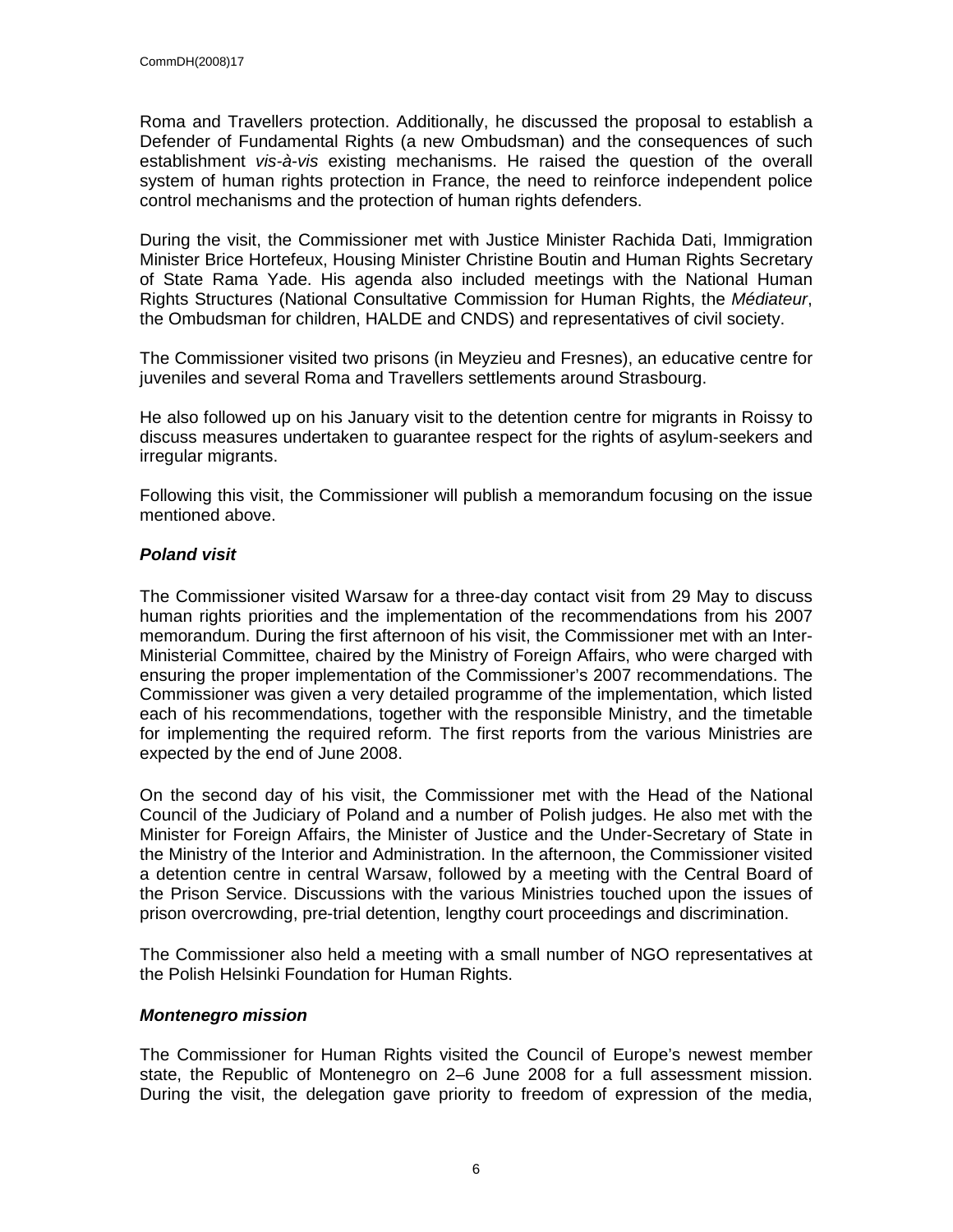human rights defenders and non governmental organisations, an effective functioning judiciary, the fight against corruption, impunity and the unresolved situation of refugees and displaced persons in the country.

Besides Podgorica and its surrounding areas, the Commissioner's delegation visited a series of institutions of human rights relevance in Bijelo Polje, Berane, Dobrota and Budva. The mission included visits to mental health institutions, a shelter for women victims of domestic violence, police stations, pre-trial detention centres and the country's main prison as well as refugee communities in Berane. During his special visit to Konik, the Commissioner got first hand information of the concerns of both the displaced and refugee Roma population residing there, especially of the lingering problem of undetermined status and the lack of personal identification documents for many of them.

He had meetings with the President, the head and key ministers of the Cabinet regarding human rights issues, the Speaker of Parliament, members of the Parliament's Human Rights Committee as well as the national delegation to the Parliamentary Assembly of the Council of Europe. In addition, he met with the Ombudsman, the President of the Supreme Court, the Prosecutor General and the National Anti-Trafficking Coordinator. Other core issues addressed included the situation of national minorities, especially the Roma, lengthy pre-trial detention and imprisonment conditions, police abuse and complaints mechanisms as well as the rights of persons with disabilities.

Before concluding the visit, the Commissioner shared his preliminary impressions with the Prime Minister, and discussed ways to increase the level of involvement and dialog between the government and civil society in the development of strategies and policies in the sphere of human rights. Recognizing the considerable efforts which have been made in upgrading the legislative and institutional framework in Montenegro, the Commissioner emphasized finally the necessity to ensure effective implementation of standards and turn them into practice.

The assessment report will be presented in the autumn.

#### **Denmark visit**

The Commissioner visited Denmark on 11 June 2008 to discuss the implementation of the recommendations set out in his Memorandum to the Danish Government of 11 July 2007 as well as other recent human rights developments in the country. The discussions with the Danish authorities focused on counter-terrorism measures, the prison system, police complaints mechanisms, and treatment of asylum-seekers and migrants. The Commissioner met with the Minister for Foreign Affairs, the Minister for Refugees, Immigration and Integration Affairs, the State Secretary at the Ministry of Justice, as well as the Deputy Director of the Danish Institute for Human Rights and representatives of non-governmental organisations.

During the visit, the Commissioner was informed of the following positive developments in the implementation of his recommendations:

- decreased recourse to solitary confinement in prisons;
- plans for setting up a new correctional facility in Greenland;
- expected reform of the police complaints mechanism;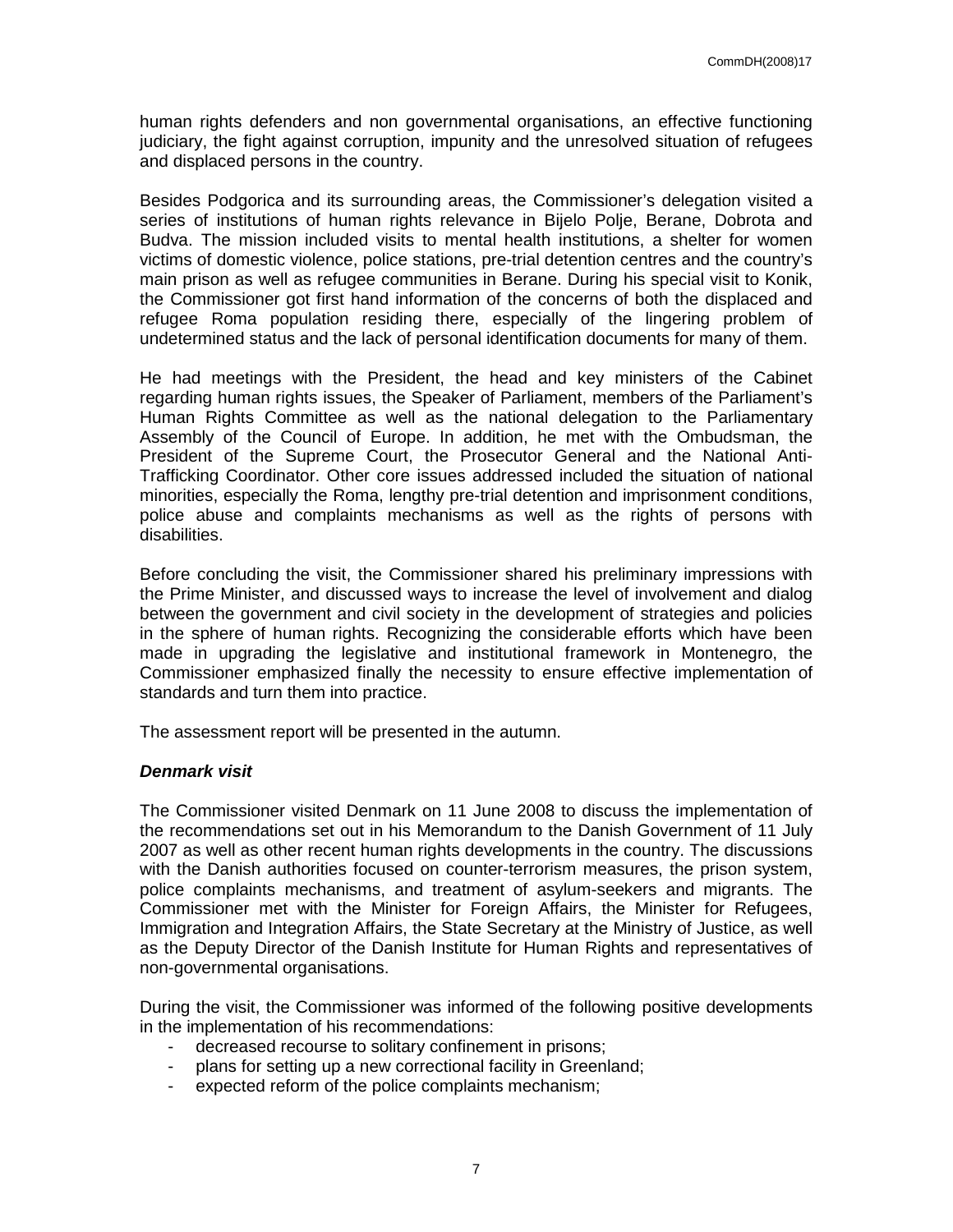- new criminal law provisions which have rendered torture an aggravating circumstance for certain offences;
- new non-discrimination Act, entering into force in January 2009, with a wider scope and more effective sanctions in comparison with the current one;
- Government's new agreement on asylum-seekers which seeks to offer families with special needs the possibility to live outside reception centres.

However, the respective positions of the Commissioner and the Danish Government on the treatment of migrants and asylum-seekers remain, in the main, unchanged from the Commissioner's Memorandum of 11 July 2007 and the comments by the Danish Government thereof. The Commissioner highlighted the importance of benefiting from the expertise and advice of the UN High Commissioner for Refugees and the relevance of Europe-wide initiatives in this field.

The Commissioner's discussions also related to investigations into alleged rendition flights through Denmark and Greenland as well as possible future use of diplomatic assurances in returning terrorist suspects. The Danish authorities have set up an interministerial working group to investigate alleged renditions. As regards diplomatic assurances, the Commissioner's position is that they should not be used to return suspected terrorists to countries known for their practice of torture.

#### **Italy mission**

On 19-20 June the Commissioner carried out a visit to Italy where he discussed major human rights concerns stemming from the "security package", adopted by the new government in May, with state authorities, including the Minister of Interior, nongovernmental and international organisations. The Commissioner's agenda mainly focused on the new government's policies on migration and the situation of Roma and Sinti. During the visit, the Commissioner also met Roma and Sinti representatives and went to Casilino 900, a Roma settlement in Rome.

A Memorandum, addressed to the Italian government, on the two issues on which the Commissioner focused during this visit is forthcoming. A draft was sent to the government for comments.

### **3. Reports**

#### **Ireland assessment report**

Based on a week-long visit from 26 to 30 November 2007, the human rights assessment report on Ireland was published on 30 April. In the report - which focuses on children's rights, treatment of asylum seekers, juvenile justice, anti-terrorism measures, discrimination and women's rights - the Commissioner welcomed the proposal to incorporate the best interests of the child in the Irish Constitution. He also underlined the importance of adopting a total ban on corporal punishment and expresses concerns about the high number of children missing from accommodation centres for separated children.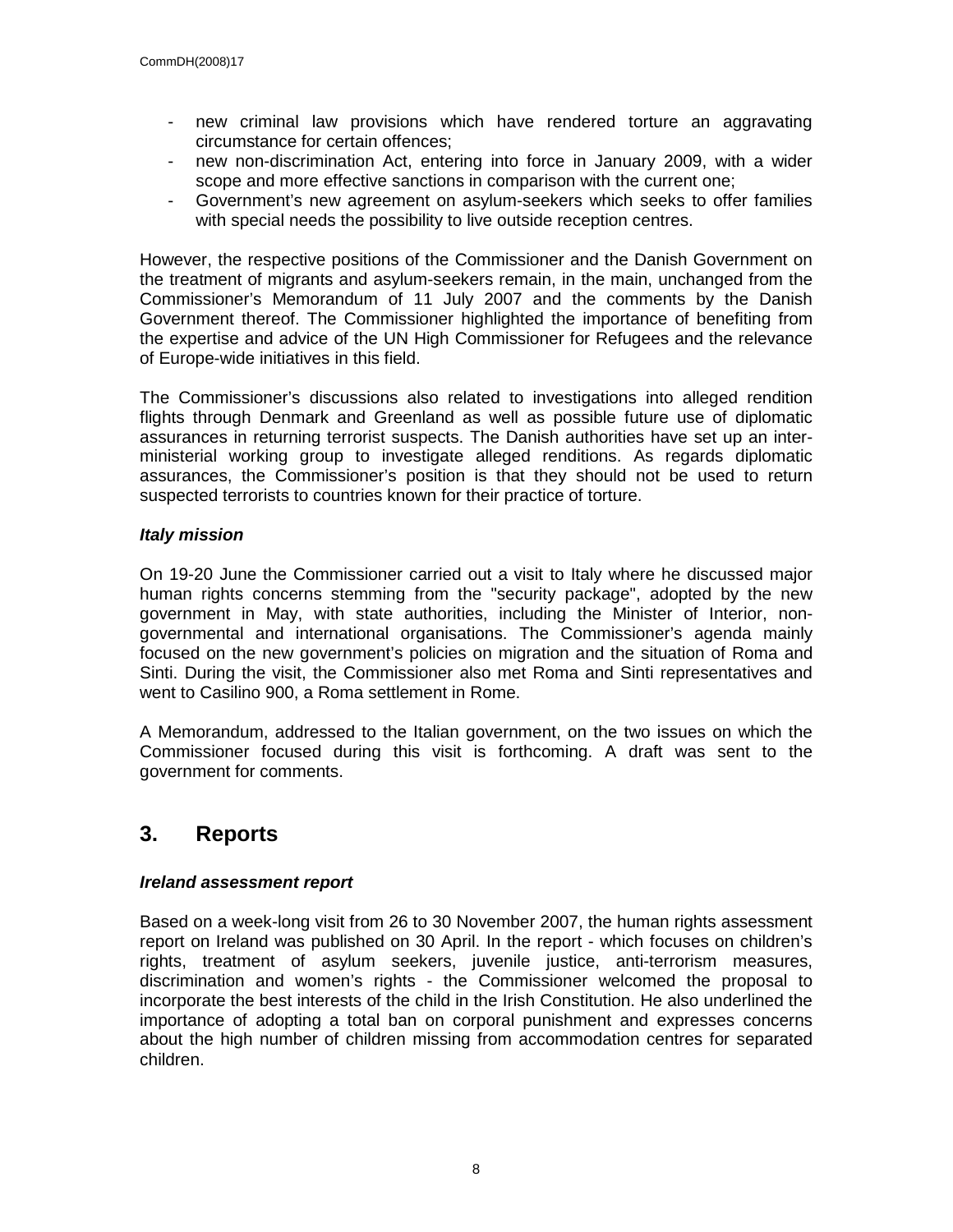The report outlined certain shortcomings in the proposed Immigration, Residence and Protection Bill which may lead to unfair treatment of asylum-seekers and undocumented migrants. On juvenile justice, the Commissioner expressed his satisfaction regarding the planned closure of St. Patrick's Institution and encouraged further efforts to develop alternatives to the imprisonment of juveniles.

#### **San Marino assessment report**

Based on an official visit from 23 to 25 January 2008<sup>1</sup>, the human rights assessment report on San Marino was made public on 30 April. It reflects what the Commissioner deems to be priorities for the further protection and promotion of human rights in San Marino. These include the ratification of certain international documents, the establishment of an Ombudsman institution, the adoption of general legislation against discrimination, the introduction of a higher age of criminal reponsability (14 instead of 12).

#### **Armenia assessment report**

The Commissioner published his assessment report on Armenia on 30 April<sup>2</sup>. It was based on an official visit from 7 to 11 October 2007 on the invitation of the Minister of Foreign Affairs<sup>3</sup>.

The purpose of the visit was to take stock of the current human rights situation, identify major shortcomings and their root causes as well as opportunities for improving the protection and promotion of human rights in Armenia. In his report, the Commissioner undelined that while the legal framework in the country has been considerably improved and the reform of the Constitution is a step in the right direction, the problem lies in the implementation of these reforms and of human rights standards.

The report focused mainly on the functioning of the judiciary, conditions of detention, cases of torture and ill-treatment, freedom of expression, as well as social and economic rights. The Commissioner stressed that the system of justice still does not work appropriately and that judges must demonstrate more independence in the exercise of their duties.

With regard to the police, the Commissioner acknowledged positive steps forward, but he expressed concerns about the behaviour of the police and investigators during pretrial examinations. The Commissioner also underlined the importance of finding ways to secure media diversity and decriminalise defamation.

Finally, the report addressed the conditions of vulnerable groups, in particular refugees and the victims of the 1988 earthquake, calling for a redoubleing of efforts to ensure decent living conditions.

The Tor further details on the San Marino assessment mission, please see the 1<sup>st</sup> Quarterly Activity Report<br><sup>1</sup> For further details on the San Marino assessment mission, please see the 1<sup>st</sup> Quarterly Activity Report

<sup>2008 (</sup>CommDH(2008)14 – available on the website).<br><sup>2</sup> The special report on Armenia was made public on 20 March and presented to the Ministers' Deputies on 30 April. For further details on the Armenia special report, please see 1<sup>st</sup> Quarterly Activity Report 2008 (CommDH(2008)14 – available on the website).<br><sup>3</sup> Fer further details an the Armania assessment.

For further details on the Armenia assessment mission, please see 4<sup>th</sup> Quarterly Activity report 2007 (CommDH(2008)3 – available on the web site).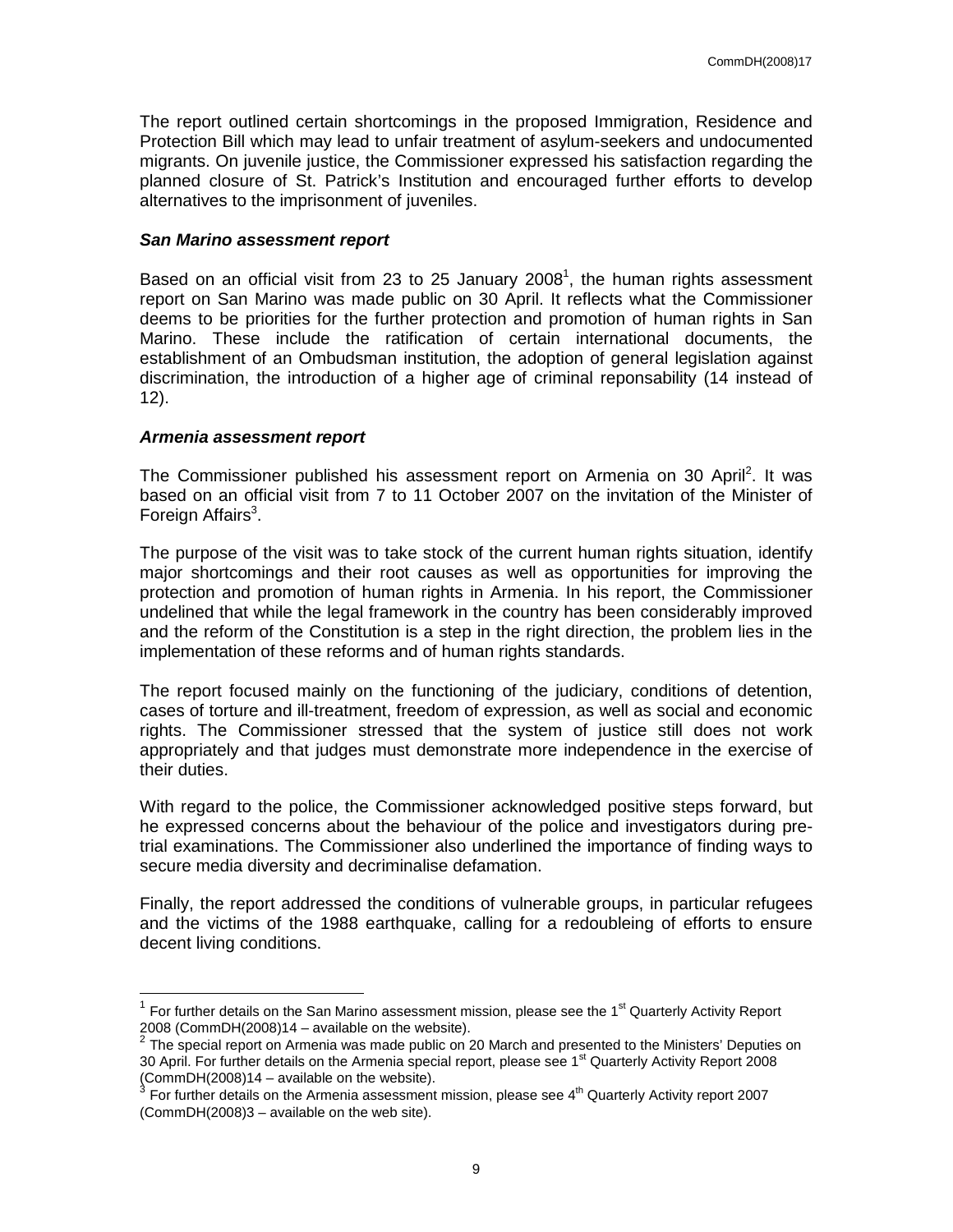Following on from the open dialogue with all stakeholders during the Commissioner's visit, this report should serve as a tool for progression, future cooperation and follow-up.

#### **Albania assessment report**

On Wednesday 18 June 2008 the Commissioner presented to the Committee of Ministers his assessment report following his visit to the Republic of Albania which took place between 27 October and 2 November 2007. The Commissioner, thanking the Government for its cooperative and constructive approach, also underlined the positive steps undertaken by the Albanian authorities to improve the protection of human rights on the basis of his recommendations particularly since the visit took place. As a result of discussions held with the authorities, international partners and civil society, and following visits to institutions of human rights relevance in the country, he however reiterated some concerns including the functioning of the judiciary, police behaviour, conditions of detention, minority rights, protection against discrimination, rights of disabled persons, children's and women's rights, trafficking in human beings and freedom of expression.

The Commissioner observed shortcomings in legislation and implementation, as well as widespread perceptions of corruption which continue to jeopardise the effective functioning of the judicial system. He expressed concern about cases of police misbehaviour and the subsequent lack of effective investigations. The Commissioner also highlighted the poor condition of detention facilities, and offered recommendations regarding the situation of minors deprived of their liberty.

While noting that Albania has made some impressive efforts in the protection of the rights of minorities, the Commissioner noted that the situation of Roma minority especially deserves more attention. Furthermore, he stated that the existing prevention, protection and prosecution mechanisms concerning various forms of discrimination remain weak and recommended adopting, as a matter of priority, a comprehensive antidiscrimination law.

Discrimination and violence against women were highlighted as an underreported problem in the country and the Commissioner stressed the need to increase women's representation in Parliament and in decision-making bodies.

On children's rights, the Commissioner stated that persistent physical and economic obstacles exist, hindering access to education for vulnerable groups, particularly Roma and persons with disabilities. He also noted that further improvements are needed in relation to children involved in forced labour and violence against children at home and in institutions. Finally, the Commissioner recommended more serious efforts to protect lesbian, gay, bisexual and transgender persons from episodes of intolerance, and called on the national authorities to decriminalise defamation to ensure real media freedom so as to effectively fulfil their duty as a public watchdog.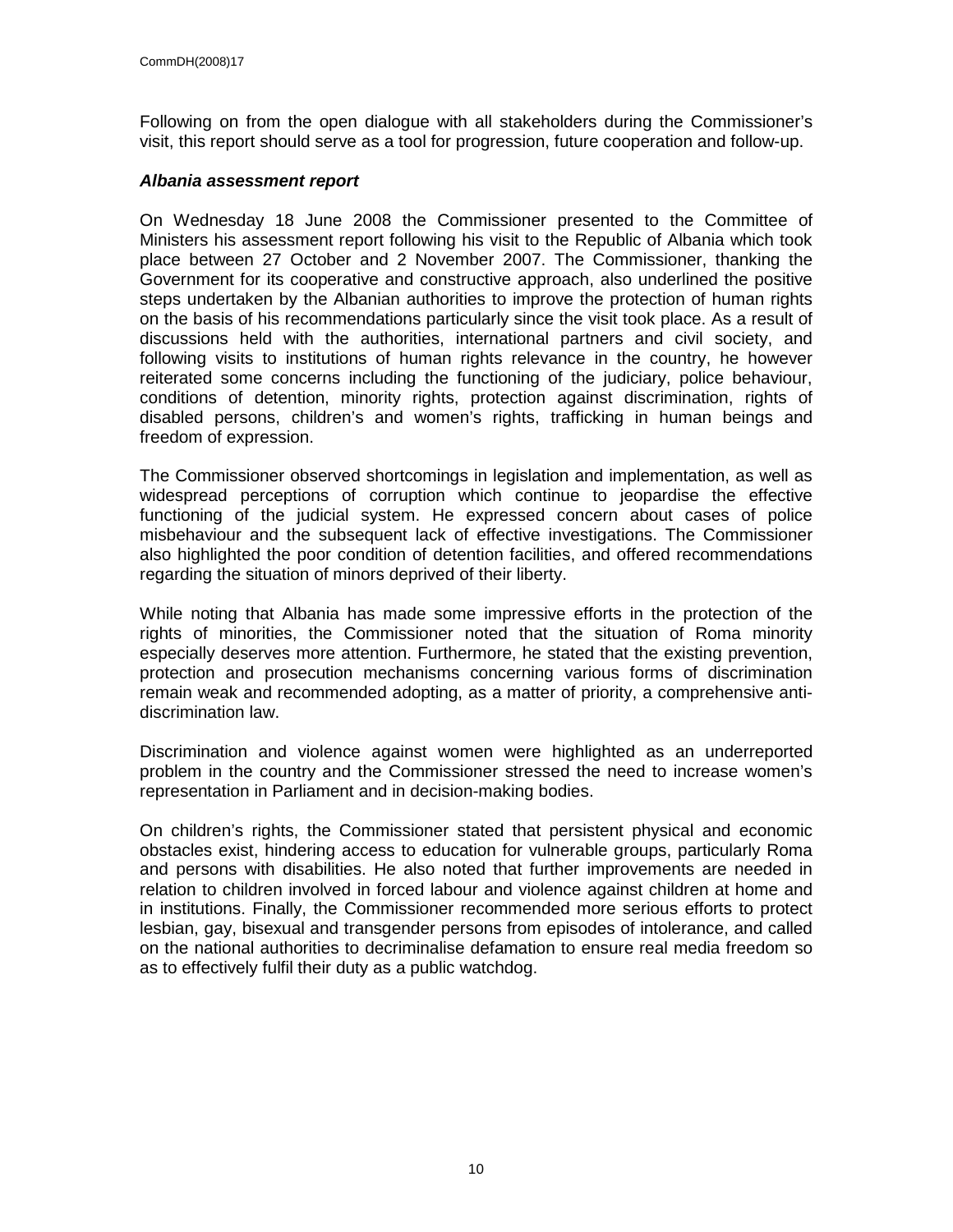## **4. Themes**

#### **Workshop on police complaints mechanisms**

The Commissioner's Office organised an expert workshop on police complaints mechanisms in Strasbourg on 26 and 27 May. The participants included representatives of complaints mechanisms, the police, the prosecutor, government authorities, intergovernmental and non-governmental organisations as well as academic experts.

In a democratic society the police must be accountable and open to public scrutiny. Complaints about ill-treatment and misconduct by the police must be investigated effectively and in a transparent manner to ensure that the police enjoy the confidence of the public. Currently, there is a variety of different mechanisms for investigating police complaints in the member states of the Council of Europe. A few countries have set up bodies operating separately from the police. Many countries entrust public prosecutors to lead and supervise investigations carried out by the police. Another model is to have teams with specialised prosecutors and police officers. Several European states are also in the process of reforming their current procedures.

The workshop shared experiences from current mechanisms and procedures in member states to assess their independence, effectiveness and transparency and to discuss the challenges encountered by police oversight bodies. The report of the workshop is available on the Commissioner's web site. As a follow-up, the Commissioner is preparing a recommendation on the theme.

#### **Violence against women**

At the closing session of the Stop Domestic violence against women campaign, the Commissioner advocated for a legally binding instrument to prevent all forms of domestic violence against women in the framework of the Council of Europe. The aim of such a convention would be to establish which forms of gender based violence, in particular domestic violence would constitute human rights violations. The Commissioner argued for as comprehensive an instrument as possible in this regard.

He emphasized the need to apply a victim-oriented approach, in particular when providing protection for the most vulnerable persons, and who might also be in a very dependent position vis-à-vis the perpetrator. He further underlined the need to allow active and close involvement of non-governmental organizations in the negotiation process. Among the crimes enumerated in the debate which needed to be reflected in such an instrument were: honour killings, rape within relationships, forced marriages, sexual exploitation and female genital mutilation. There was a convergence of views on a monitoring body and around close cooperation between the different global and regional rapporteurs on this issue.

#### **Child rights**

On 4 April 2008, the Commissioner participated in a Youth Justice Conference in Cork. Intervening on "Youth Justice based on Child Rights Norms", he insisted on the necessity to implement international standards on juvenile justice at a national level. He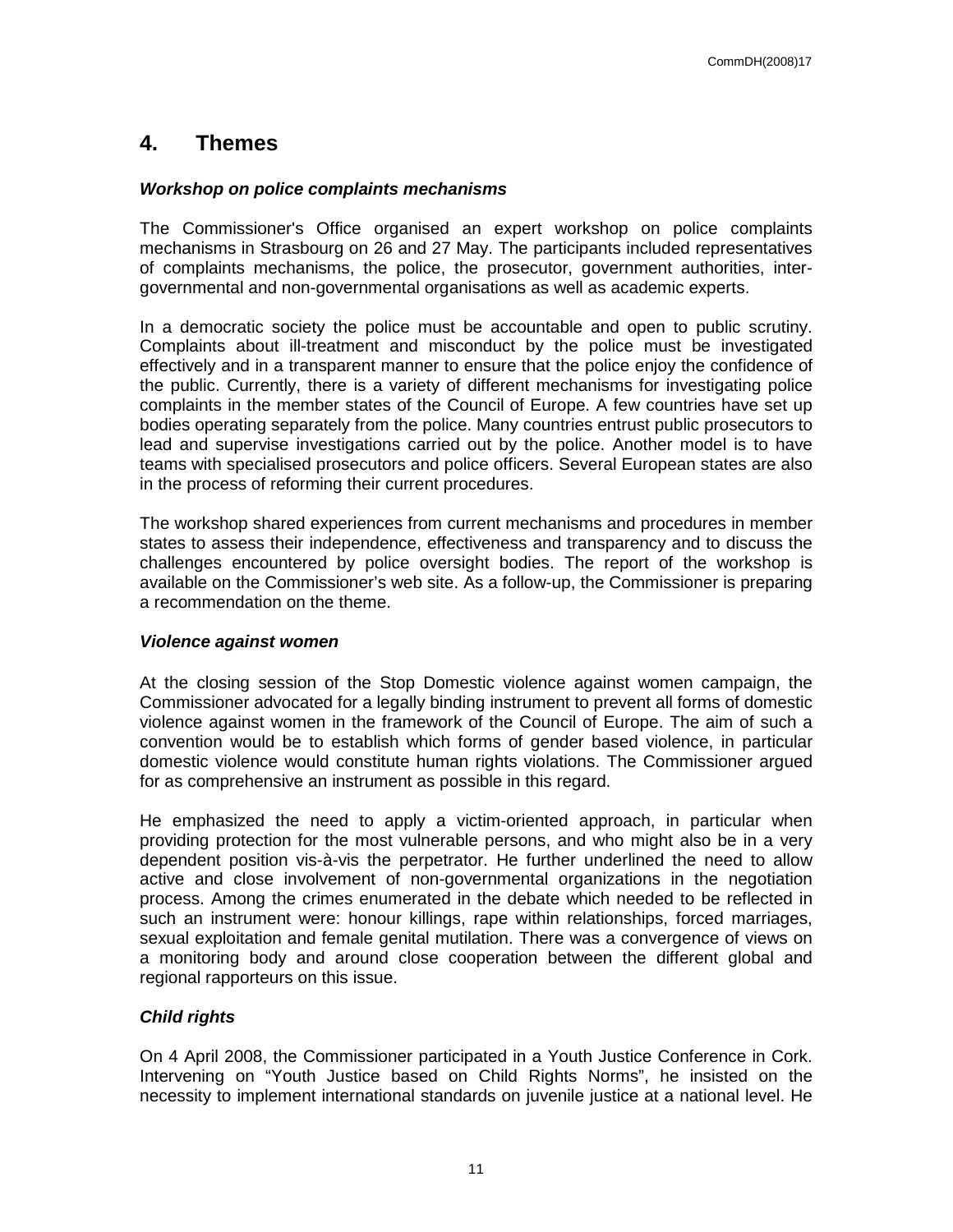raised his concerns about the growing tendency to treat young offenders as adult criminals and unerlined that children who breach the law were often also victims.

Unable to attend in person, the Commissioner recorded a video message which was broadcast at the launching of the CoE initiative against corporal punishment on 15 June in Zagreb. In his message, the Commissioner welcomed this essential initiative and indicated that the moment has come to protect children adequately from any form of violence including at home. Convinced that the tools developed for this initiative could be used broadly, the Commissioner called on Europe to "raise your hands against smacking".

#### **Data protection and counter-terrorism**

The Commissioner stressed in a Viewpoint article that there is a need for a deeper discussion on the balance between methods of preventing terrorism and other crimes and the protection of everyone's private life. In recent years, the human rights requirements have not been given sufficient emphasis. Intrusive methods have turned out to be ineffective, but thorough debate on such cases has been prevented by secrecy rules.

There is an imperative duty on States to protect their populations against possible terrorist acts, the Commissioner stated. At the same time, governments have an obligation to protect people's privacy and to ensure that private information on them is not coming into the wrong hands or is otherwise misused.

It is urgent that the principles of Rule of Law be re-asserted in this area. The European Convention on Human Rights with its case-law, and the Convention for the Protection of Individuals with regard to Automatic Processing of Personal Data and its additional Protocol specify the standards. Important guidance is also given by the Council of Europe recommendation on data protection in the police sector.

#### **Roma rights**

The Commissioner spoke at the European Conference on Roma Education in Bratislava and stated that discrimination against the Roma in the field of education continues unabated on our continent, preventing them from participating effectively in the social and political life of their home country.

Drawing the attention of the Council of Europe member states to the need to develop comprehensive action plans for human rights, he also stressed the importance to act promptly to fill the existing, serious gaps in protecting Roma rights.

"Segregation practices lead to the increase of the Roma's marginalization and, above all, deny both the Roma and non-Roma children the chance to know each other and to learn to live as equal citizens" he said. "I stand ready to support the genuine efforts made by Council of Europe member States to enhance Roma's access to education, remaining also determined to keep this issue as one of my priorities".

Two internal Council of Europe consultation meetings on Roma and migration were convened by the Commissioner on 15/05/08 and on 23/06/2008. The aim of these meetings was to take stock of the major, latest and foreseen activities of the Council of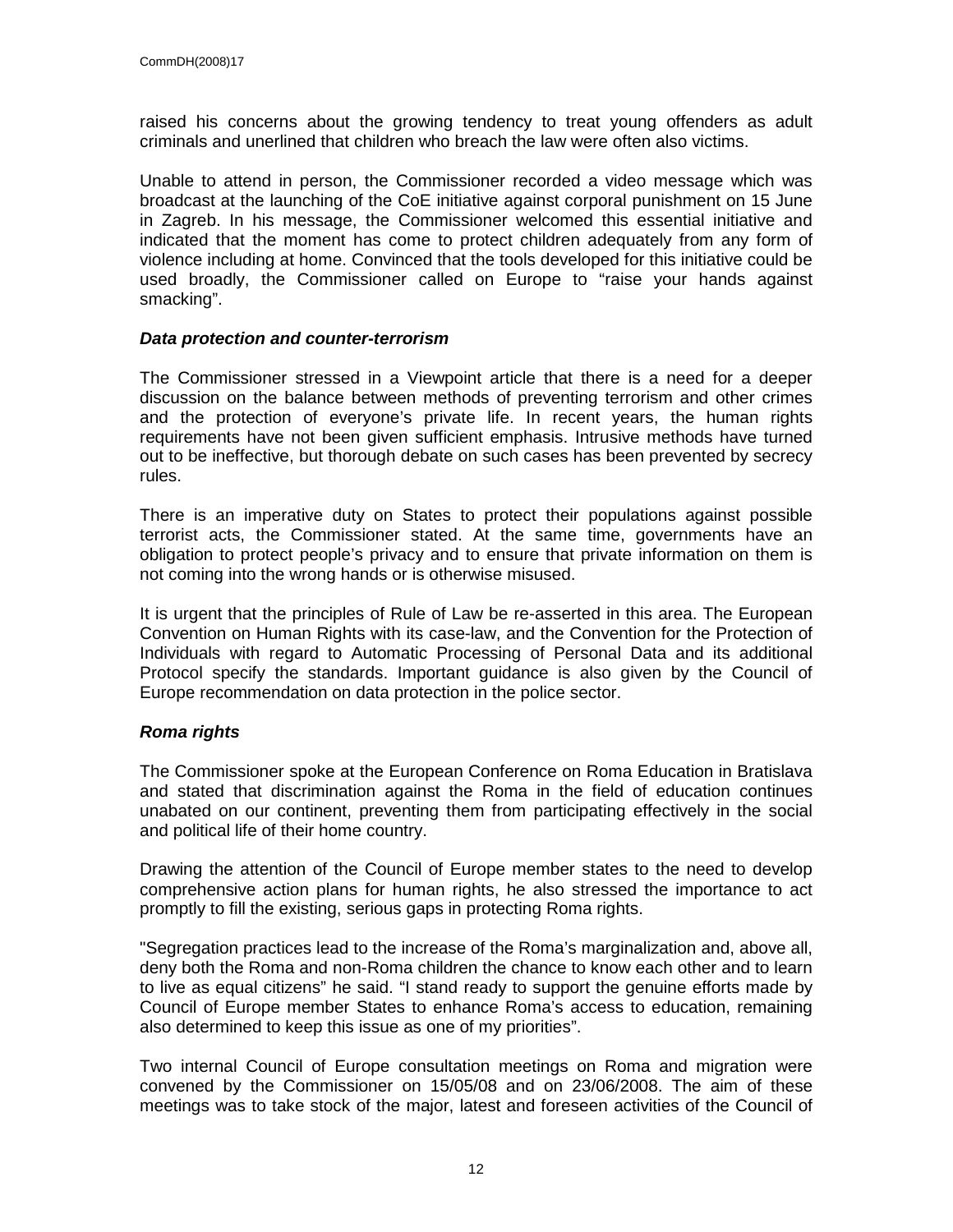Europe related to Roma and migrants' human rights and to explore the possibilities of further, enhanced in-house coordination of action. Representatives from the Migration and Roma Department, ECRI, FCPNM Secretariat, European Social Charter Secretariat, DGDAP, PACE and UNHCR participated in the meetings.

#### **Migrants and refugees**

The Commissioner took part in a series of activities relating to the rights of migrants and asylum seekers:

- 3-4/04: Participation in the 25th meeting of the Committee of Experts on Roma and Travellers (MG-S-ROM)
- 8-9/04: During his visit to Slovakia the Commissioner discussed with authorities, inter alia, issues relating to immigration and asylum and visited aliens' detention centres
- 14/04: The Commissioner's Office attended a meeting in the Hague at the Office of the OSCE High Commissioner on National Minorities during which they discussed the possibility of a joint study and report on recent migratory movements of Roma in Europe
- 5-7/05: Participation in the 55th meeting of the European Committee on Migration (CDMG)
- 19/05: The Commissioner was invited and held discussions with Members of the European Parliament at a hearing organised by LIBE (EP Committee on Civil Liberties, Justice and Home Affairs)
- 18-20/06: The Commissioner's Office participated in the 4th meeting of the CDDH Working Group on human rights protection in the context of accelerated asylum procedures (GT-DH-AS)
- 19-20/06: Commissioner's visit to Italy during which he discussed with the authorities and NGOs issues relating to, inter alia, immigration, asylum and the protection of Roma's human rights
- 24/06: The Commissioner participated in Session II ("Measures to improve the democratic participation of migrants") of the PACE conference on specific challenges facing European democracies - the case of diversity and migration and measures to improve the democratic participation of migrants.

#### **LGBT Rights**

The Commissioner expressed concern regarding the effective respect of LGBT persons' rights, in particular to be protected from hate crimes and discrimination based on sexual orientation and gender identity. He also stressed freedom of assembly when peaceful Gay Pride Marches are organised: they should not be obstructed by national and local authorities.

In a video message to an ALDE meeting in the European Parliament in Brussels, he referred to widespread discrimination against LGBT persons and the need for comprehensive inclusive anti-discrimination legislation. "Regulations and laws should list all grounds for discrimination including sexual orientation which is not always the case". He also stressed the importance of the Yogyakarta Principles, a worldwide lawyers' initiative which analyses international human rights law through a LGBT persons' prism, and their relevance for future respect for human rights for all.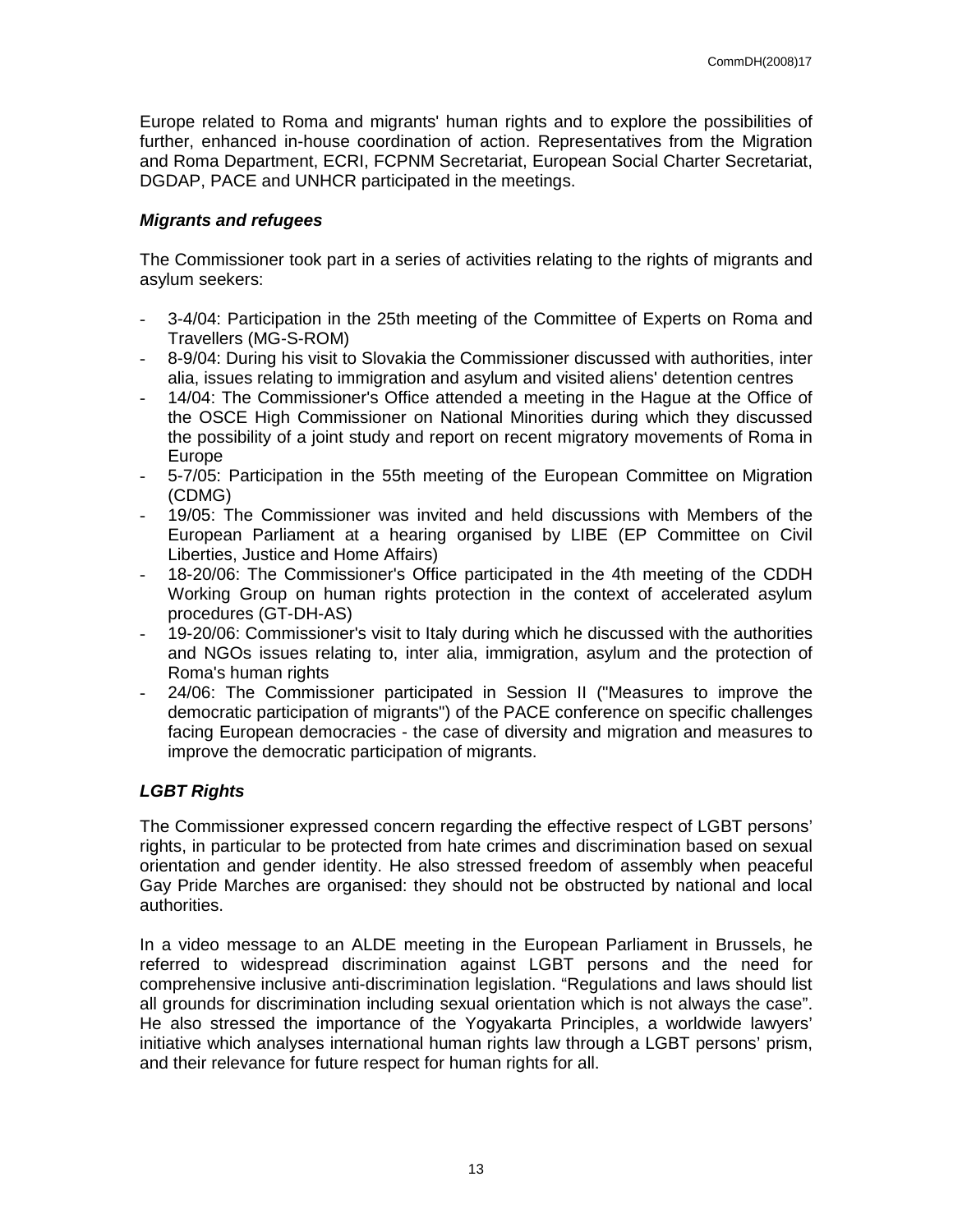#### **Housing rights**

On 20 May, the Commissioner published an issue paper – "Housing rights: the duty to ensure housing for all". The issue paper examines the housing crisis facing several groups of people in Europe. It outlines the housing rights which have been accepted by countries within the Council of Europe and draws attention to significant initiatives and projects where people define and assert their housing rights. The issue paper concludes with a set of recommendations for the promotion of housing rights, understood as a key element for the enjoyment of other human rights. The issue paper is available on the Commissioner's web site.

#### **Development and human rights**

Commissioner Hammarberg gave a lecture on 3 April at the Trinity College in Dublin on the inter-relationship between development and human rights in implementing the United Nations Millennium Development Goals.

In his speech, he stressed the need to further develop the understanding of how human rights and development interrelate and highlighted the importance of mainstreaming human rights principles and standards into all efforts to promote security and social and economic development.

"Development plans should prioritise anti-discrimination measures, treat individuals as participants rather than recipients of charity, clearly define the responsibility for implementation of the rights and establish human rights in effective legislation" he said. "I believe that the very purpose of development should be to contribute to the full realisation of human rights for all".

#### **Implementation of the European Convention on Human Rights**

On 3 June the Commissioner had an exchange of views with the Ministers' Deputies in the context of the 1028 Human Rights Meeting (DH) of the Deputies on the supervision of the judgments of the European Court of Human Rights.

The Commissioner noted that while the execution of the Court's judgments falls within the sole competence of the Committee of Ministers under Article 46 para. 2 of the ECHR, the process leaves also space for synergy with and contributions of other Council of Europe instances, including the Commissioner. The Commissioner highlighted that the principle of subsidiarity, the prevention of violations and the belief in the added value of sharing good practices constitute key elements for the effective implementation of the Court's judgments. In this respect the Commissioner's role is twofold.

- He can address the need for general measures in his contacts with national authorities, putting forward the measures highlighted by the Committee of Ministers. The adoption of general measures is most of all a means to prevent similar cases before the Court. Prevention is a key element in the Commissioner's mandate.
- He can broach the execution of the judgments in the context of his enhanced cooperation with National Human Rights Structures. Given their experience of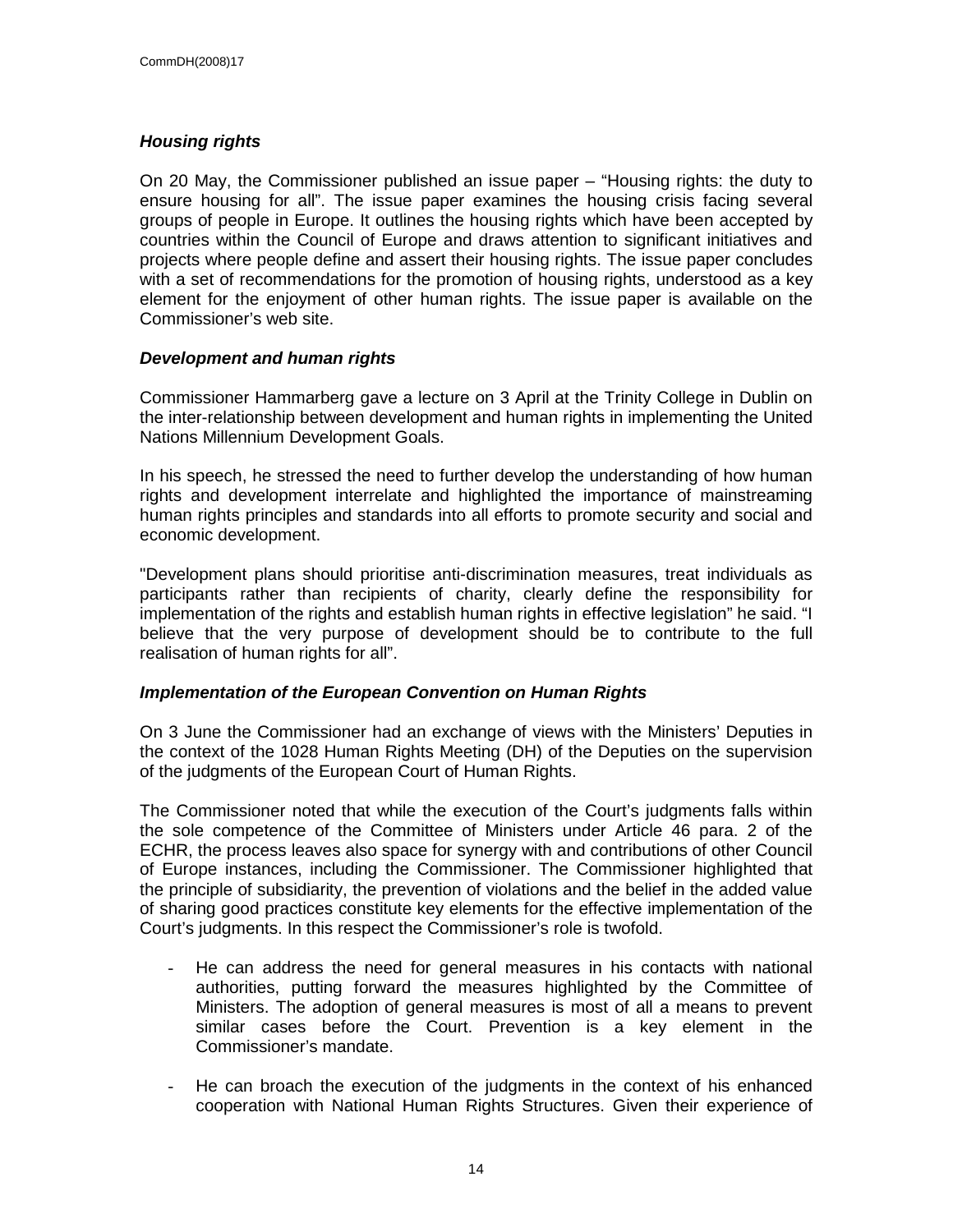constructive dialogue with their authorities at all levels, NHRS can assist in finding adequate measures for transposing the Court's and the Committee of Ministers' prescriptions into domestic law and practice. Discussions between them allow to draw on each other's experiences.

On 9 and 10 June, the Commissioner took part in the colloquy organised under the Swedish Chairmanship of the Committee of Ministers entitled "Towards stronger implementation of the European Convention of Human Rights at national level". The colloquy brought together around 150 representatives of governments, the Court and other bodies of the Council of Europe, as well as representatives of international governmental and non-governmental organisations. The Commissioner stressed the importance of a constructive dialogue between international and national actors for the protection of human rights also in the light of the five Recommendations of 2004. The Commissioner's speech focused on the concrete steps he has already taken to help member States develop a more effective protection of human rights at domestic level. In particular, Commissioner Hammarberg emphasised the importance of the principle of subsidiarity and highlighted his role as a facilitator in promoting activities of specific assistance to member States to prevent violations and correcting situations of non compliance with the European Convention. He also underlined the usefulness that his support and training of National Human Rights Structures can have in better implementing the Council of Europe norms.

## **5. Human Rights Defenders**

The mandate of the Commissioner for Human Rights was reinforced with the adoption of the Committee of Ministers of a Declaration on action to improve the protection of defenders and promote their activities in February 2008. The Declaration invites the Commissioner to strengthen his role and his office capacity to provide strong and effective protection of human rights defenders. The Commissioner is requested to report publicly on their situation and to intervene, as he deems appropriate, in serious, concrete situations.

This has been followed up through the mainstreaming of protection and support to human rights defenders into all activities of the Office, and to the development of a programme based on five pillars:

- **Monitoring** of the situation of human rights defenders at national and regional level with a view to identify gaps and shortcomings in national legislations, regulations and practices, which may affect their working environment and safety;
- **Reporting** publicly on the situation of human rights defenders: annual reports on the situation of defenders will be published, starting in 2009.
- **Intervening in urgent cases of defenders at risk,** notably calling upon the governments to implement their human rights obligations and to assist them in looking for solutions to problems which defenders may face.
- **Public awareness raising and creating networks**: Dissemination and awareness of the reinforced mandate of the Commissioner will be sought through various events and publications during the fall of 2008. The website of the Commissioner has now a particular page dedicated to human rights defenders.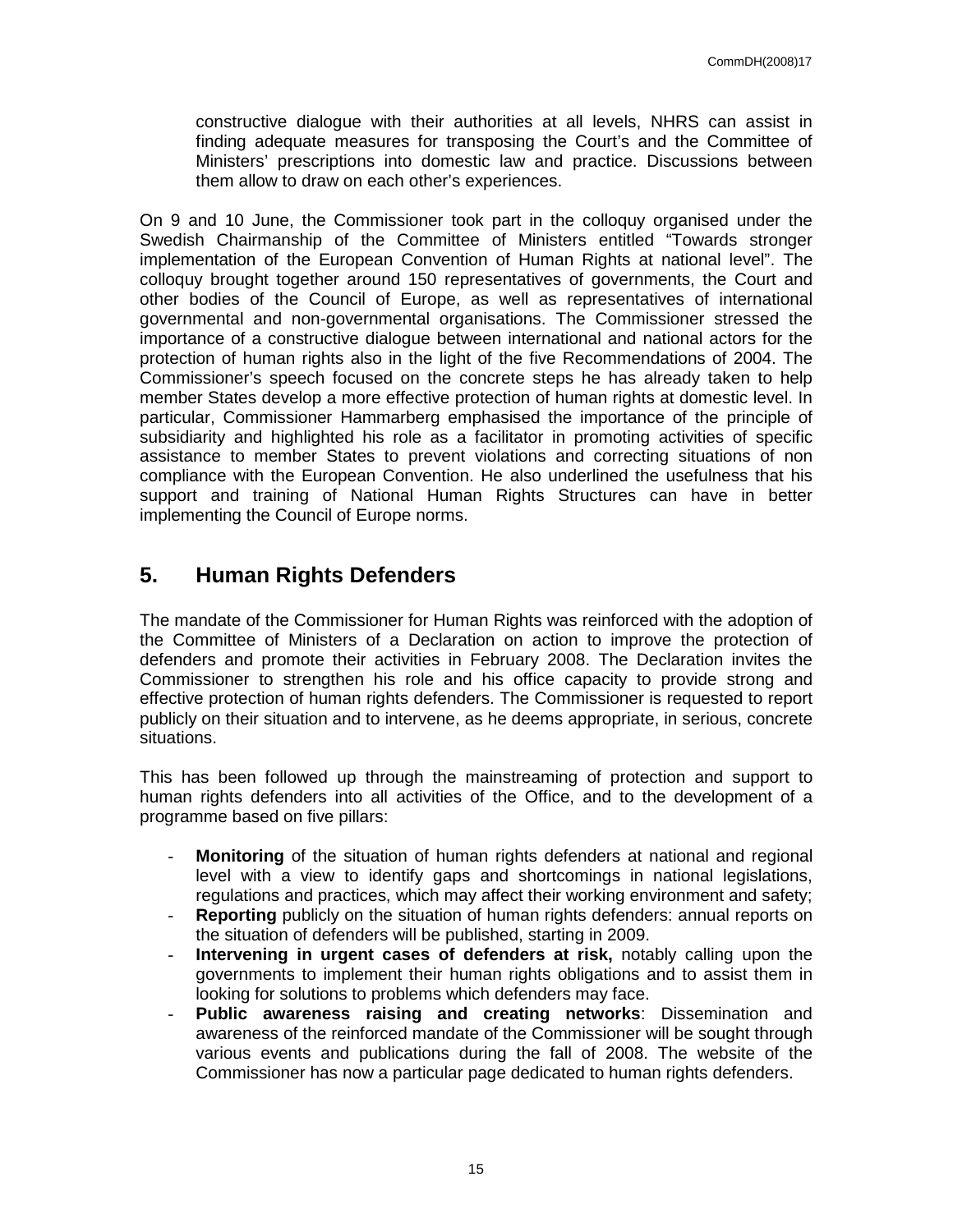- **Co-operation, co-ordination and complementarity** with key partners and actors such as the UN Special Rapporteur on Human Rights Defenders, the OSCE-ODIHR, non-governmental organisations and National Human Rights Structures.

Successful implementation of the Commissioner's human rights defenders programme requires additional resources. The Office has held a number of consultations since April with key partners in order to avoid duplication, ensure coordination and complementarity of his activities. Notably a meeting took place in June on the first working day of the newly appointed UN Special Rapporteur on Human Rights Defenders Ms. Margaret Sekaggia.

## **6. National Human Rights Structures**

#### **Training programme for national human rights structures**

The Joint European Union – Council of Europe Programme "Setting up an active network of independent non judicial human rights structures", or "Peer-to-Peer Project", aims to empower national human rights structures (i.e. ombudsmen and national institutions) to help prevent and find solutions to human rights violations more effectively at a domestic level. Through a series of workshops, where international legal norms are explained and participants discuss their respective experiences to implement these norms, specialised staff members of the national structures can strengthen their own human rights competences and increase their awareness of the possibilities for action at domestic level and for co-operation with international mechanisms.

The Peer-to-Peer Project consists of a work programme to be implemented by the Office in 2008 and 2009 in partnership with the Centre on Human Rights and the Rights of Peoples of the University of Padua, and the Humanitarian and Political Science "Strategy" Centre in St Petersburg. So far, three workshops have been organised in 2008.

#### **First workshop - Padua, Italy (9-10 April)**

The first workshop of the Peer-to-Peer project was entitled "Rights of persons deprived of their liberty: The role of national human rights structures which are OPCAT mechanisms and of those which are not". It gathered around 40 staff members from NHRS as well as Russian regional ombudsmen and experts from the European Committee for the Prevention of Torture (CPT), the World Organisation Against Torture (OMCT), the Association for the Prevention of Torture (APT), the International Observatory of Prisons (OIP).

The relevant international instruments and mechanisms were presented (Optional Protocol to the Convention against Torture and other Cruel, Inhuman or Degrading Treatment or Punishment (OPCAT), European Convention on the Prevention of Torture, European Convention on Human Rights, UN Special Rapporteur on Torture), and the questions of the coordination between all these complementary systems was raised. The institutional and functional requirements regarding the national preventive mechanism (NPM) to be set up under OPCAT were defined, insisting on the necessary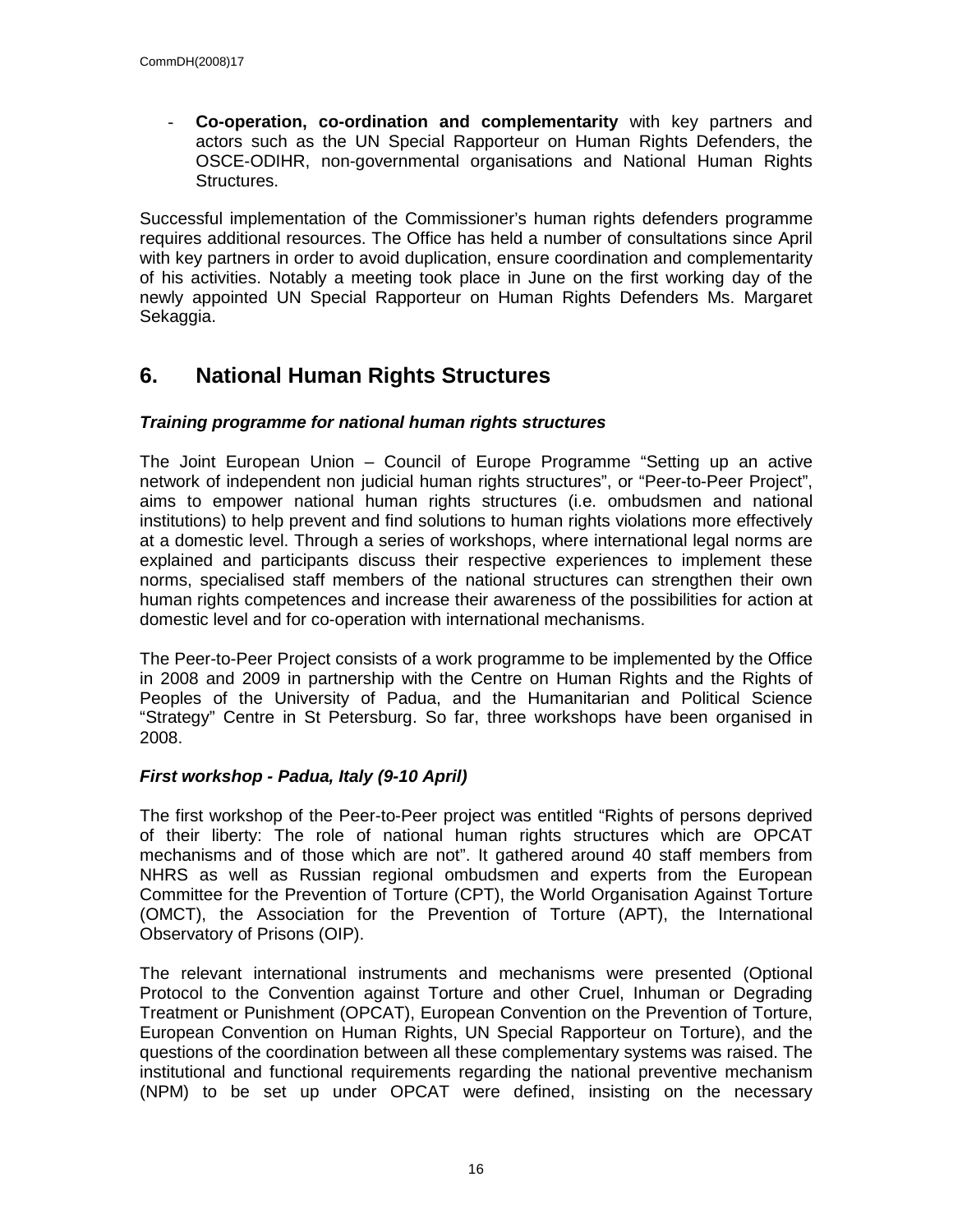independence and an adequate mandate. Through expert presentations and peer exchanges the discussions focused on the pros and cons of the various institutional options between using an existing body or setting up a new one. What is the added value of creating a new mechanism? What are the risks when a new institution is created? The question of coordination between NHRSs and NPMs (when the NHRS does not become OPCAT mechanism) was also raised. Participants all agreed on the need to ensure a good cooperation between the different existing mechanisms both at the national and international levels, in order to preserve their efficiency.

#### **Second workshop - Pushkin, near St. Petersburg, Russian Federation (20-21 May)**

The second workshop was on "Complaints against the police - their handling by the national human rights structures". The term police being meant to comprise all forces tasked with peace time policing, excluding intelligence services. 35 staff members from NHRSs attended as well as Russian regional ombudsmen and experts: the UN Special Rapporteur on torture or other cruel, inhuman or degrading treatment or punishment, one Irish Human Rights Commissioner, representatives of the CPT, the French National Commission for a Security Code of Conduct, the Hungarian Independent Police Complaint Commission, the OMCT and the Academy of the Ministry of the Interior of the Russian Federation.

The discussions focussed on the need to find the best way to handle efficiently complaints against the police, using the existing structures and exploring the need for creating or not new specialised structures. The participants took note of the fact that the existing bodies have different mandates and that the legal and institutional organisation is different in each country, which led to the conclusion that only a functional approach can be used whatever the structure, the body in charge of handling the complaints against the police should be fully independent (legal basis, composition, appointment of its members etc.). It should also have adequate financial and staff resources and appropriate competences to be able to handle complaints against the police.

#### **Third workshop - Padua, Italy (17-19 June)**

The third workshop dealt with "Protecting the human rights of irregular migrants : the role of national human rights structures". 23 staff from NHRSs and experts, among whom the Dean of the Law Faculty of the University of Caen-Basse Normandie, the President of the Association nationale d'assistance aux frontières pour les étrangers (Anafé) and representatives of the Italian Committee for the Protection and Promotion of Human Rights, of the Advice on Individual Rights in Europe Centre (AIRE Centre) in London and of the Police Headquarters in Padua.

After examining the scope of irregular immigration in Europe, participants went through the international legal standards applicable to irregular migrants by way of a flow chart of applicable rights. The antagonism between the States' sovereignty and the "illegal status" of irregular migrants on the one hand and the obligation of the States to respect the fundamental rights of individuals was the starting point. The question of the EU policies related to the regulation of migration flows was referred to, in particular concerning the adoption of the Directive on return of the European Parliament and of the Council. When dealing with the mixed flows of migrants, States must uphold the principle of an individual examination of each case to provide adequate status and/or protection for each situation.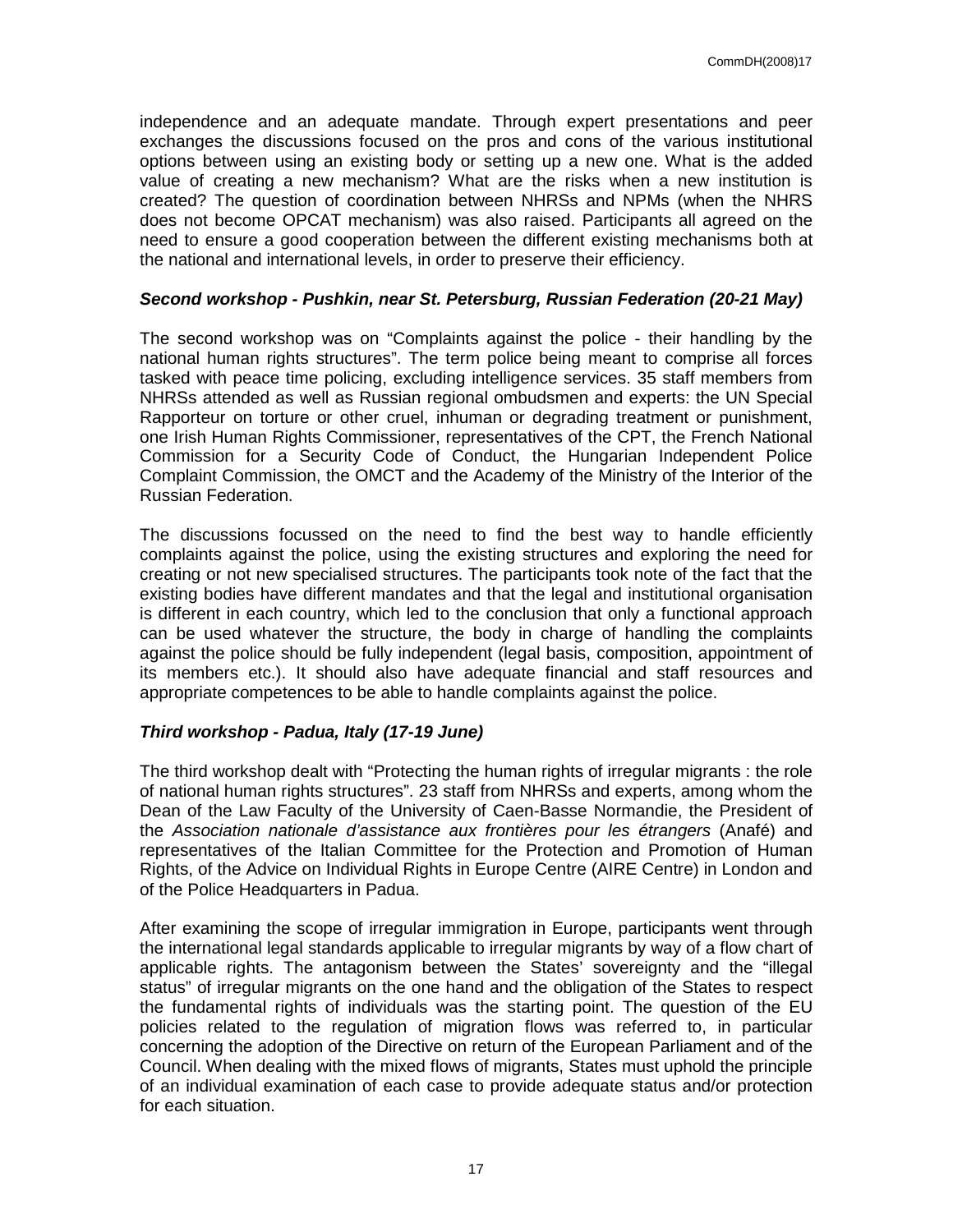## **7. Communication and Information work**

The communication and information work continued to focus mainly on interviews, press releases, public relations activities, publication and dissemination of the fortnightly Viewpoints.

Interviews and opinions have been published by major international and national newspapers, news agencies, radios and televisions, amongst which the BBC Radios and TV, the International Herald Tribune, the Guardian, the Independent, Le Monde, Liberation, Radio France Internationale, France 2, Swedish Educational Broadcasting Corporation, La Repubblica, Il Corriere della Sera, El Pais, Ansa, New Europe and Euronews.

A stronger focus has been developed on national media, in particular as concerns country visits and reports (ie France, Montenegro, Denmark, Ireland and Russia) and specific topics, such as the "public order package" proposed in Italy and the length of pre-trial detention of suspected terrorists in the UK. Other issues which raised media attention were minority and migrants' rights, EU law on immigration, rights of lesbian, gay, bisexual and transsexual people, women's and children's rights.

A number of Viewpoint articles have been published on the Commissioner's website (see below) and disseminated to the media and the public. Several daily and weekly newspapers republished these Viewpoints in their paper and online editions. The second publication of the Viewpoint collection was released in April.

The website has been redesigned to facilitate an easier access both to the media and the public at large. New pages have been also created, such as those concerning 1) the Joint programme with the European Union on cooperation with national human rights structures<sup>4</sup>, and 2) the activities in the field of human rights defenders<sup>5</sup>. Further improvements of the web site have been planned.

The Commissioner's newsletter was redesigned and is now sent on a monthly basis to almost 1200 subscribers, in particular national human rights structures, international organisations, non-governmental organisations and journalists.

#### **Viewpoint articles**

- "International human rights bodies worldwide need more support and more selfcriticism" - 14/04/08
- "Aged people are too often ignored and denied their full human rights" 28/04/08
- "Time to recognise that human rights principles apply also to sexual orientation and gender identity" - 14/05/08
- "Strong data protection rules are needed to prevent the emergence of a surveillance society" - 26/05/08
- "No one should have to be stateless in today's Europe" 09/06/08
- "Corruption distorts the system of justice and damages poor people in particular" - 24/06/08

 4 http://www.coe.int/t/commissioner/Activities/themes/nhrspeertopeer\_en.asp

<sup>5</sup> http://www.coe.int/t/commissioner/activities/themes/hrd\_en.asp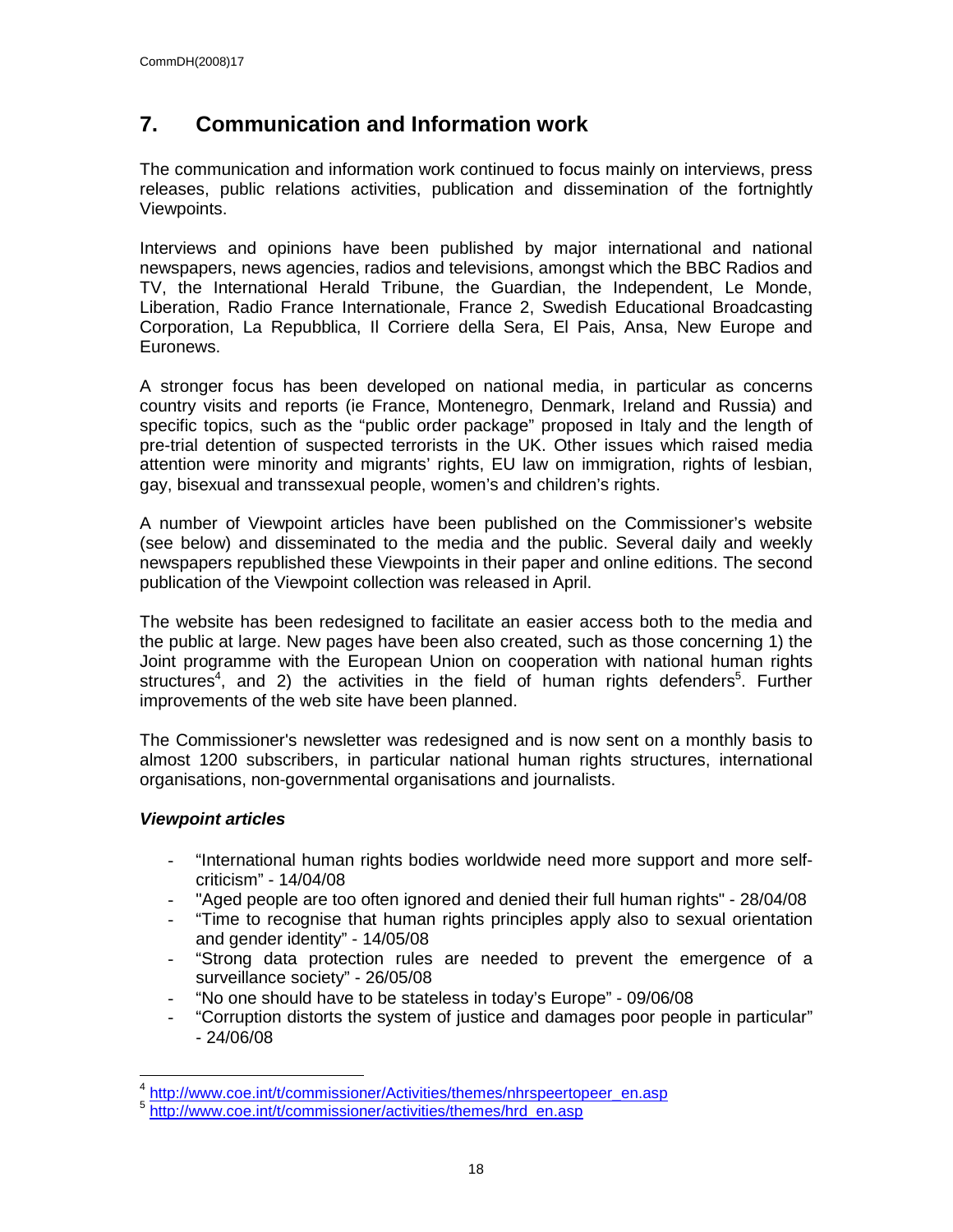#### **Speeches and presentations**

08/04/2008 Lecture on the inter-relationship between development and human rights when implementing the UN Millennium Development Goals (Dublin, Trinity College) CommDH/Speech(2008)3 – English version only.

09/04/2008 Written presentation at the European Conference on Roma Education: "Education and training of Roma children and youth: the way forward" (Bratislava, Slovakia)

CommDH/Speech(2008)5 – English version only.

14/04/2008 "More must be done to promote and protect Human Rights": presentation at the Conference dedicated to the 60th Anniversary of the Universal Declaration of Human Rights and the 10th Anniversary of the Ombudsman of Ukraine, (Kyiv, Ukraine) CommDH/Speech(2008)6 – English version only.

17/04/2008 Presentation of the Annual Report to the Parliamentary Assembly CommDH/Speech(2008)7 – English and French versions available.

07/05/2008 "Making the human rights system more effective": Intervention during the Ministerial Spring meeting of the Council of Europe CommDH/Speech(2008)8 – English and French versions available.

30/05/2008 "The principle of the best interests of the child – what it means and what it demands from adults": lecture in Warsaw CommDH/Speech(2008)10 – English and French versions available.

10/06/2008 "The Commissioner's role": presentation at the Colloquy Towards stronger implementation of the European Convention on Human Rights (ECHR) at national level - Theme 3 Assisting member States in implementing the Convention, Stockholm CommDH/Speech(2008)9 – English and French versions available.

## **8. Observations and reflections**

The cycle of assessment missions (with reports) is coming closer to its conclusion. When a further four missions are completed the Office will have assessed all 47 member states in the Council of Europe in that manner. The remaining countries to be visited are Monaco, Serbia, Netherlands and Belgium. The intention is that these missions will be undertaken during the forthcoming Autumn and that the reports will be submitted during the first quarter of 2009.

These assessments have been – and are – useful. The Office has developed an approach which seeks to define key problems and at the same time give meaningful recommendations. The Commissioner has got positive feedback from both governments and other interested parties in member countries, including from parliamentarians and non-governmental actors.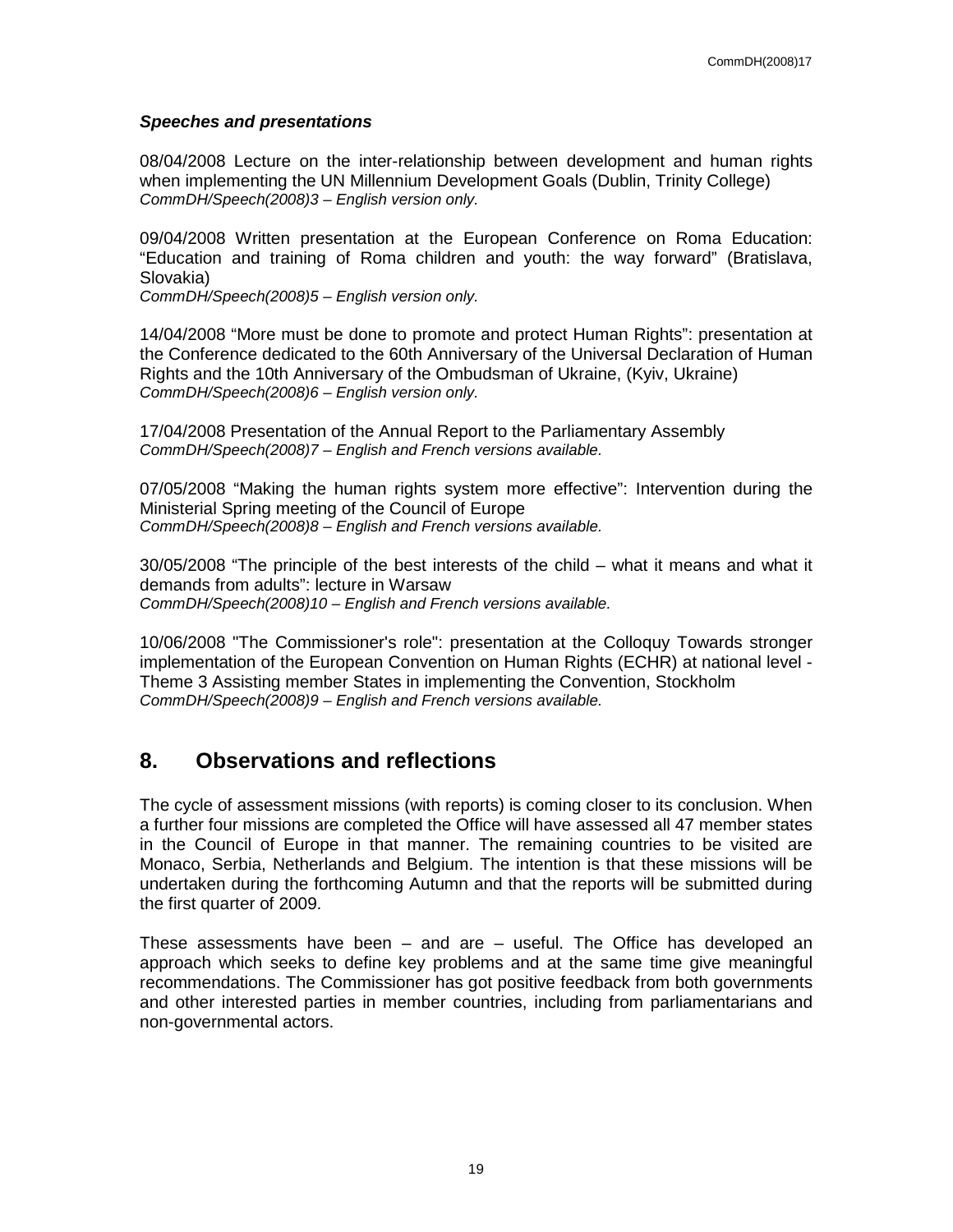The Irish Prime Minister Bertie Ahern wrote:

"Your comprehensive report on Ireland was extremely thought-provoking and useful document. It is the final result of a productive and active dialogue. Your recommendations are very valuable and will be considered carefully and sympathetically by the Irish authorities who are committed to continuing to identify and implement improvements in protection of the human rights of all citizens of and residents in Ireland."

Progress is being made on a systematic response from governments. The Polish authorities, for example, have set up a special inter-ministerial committee to analyse and find solutions to the problems presented in the Commissioner's report. The Albanian government already started to take action on recommendations after they were orally presented at the end of the mission. The Russian government handed over a 260-page document as a response to the recommendations in the earlier assessment reports.

The next stage of the programme of the Commissioner will be to assist these follow-up and implementation efforts by governments. The Office itself will be organised so that it will be better equipped to monitor the implementation in the member states and also to develop capacity to give meaningful advice. The conference in the Autumn on comprehensive planning of human rights realisation will be important in this context.

Missions during the forthcoming years will be more targeted than the assessment missions. This will require a capacity to select priorities on the basis of follow-up monitoring from outside. This approach will also make it possible to prepare material on a thematic basis, relevant to a number of countries. This new approach is already started and memoranda on certain topics in the United Kingdom and France are being processed. Country-related work will also in future be the main aspect of the Commissioner's activities.

One aspect which it would be desirable to pursue and further develop is to contribute to the respect for human rights in areas of "frozen conflict", but also where political tension or strife appears to have had a negative impact on the human rights situation.

These ambitious plans plus the continued work on national human rights structures and human rights defenders will require input from the office beyond the present level of resources. The programme so far has been possible largely thanks to the voluntary contributions. A further increase in budget and staffing is important. However, the Commissioner is not aiming to build a large office but rather wants to develop further closer cooperation with other parts of the Council of Europe structures. The spirit of cooperation is very positive today but coordination could be further developed.

The cooperation with other international human rights structures has also improved considerably. This goes for the OSCE (Office for Democratic Institutions and Human Rights and High Commissioner on National Minorities in particular), the European Union (Commission, Council, Parliament and Fundamental Rights Agency) and the United Nations (UN High Commissioner for Refugees, Unicef and UN High Commissioner for Human Rights in particular). This is very positive.